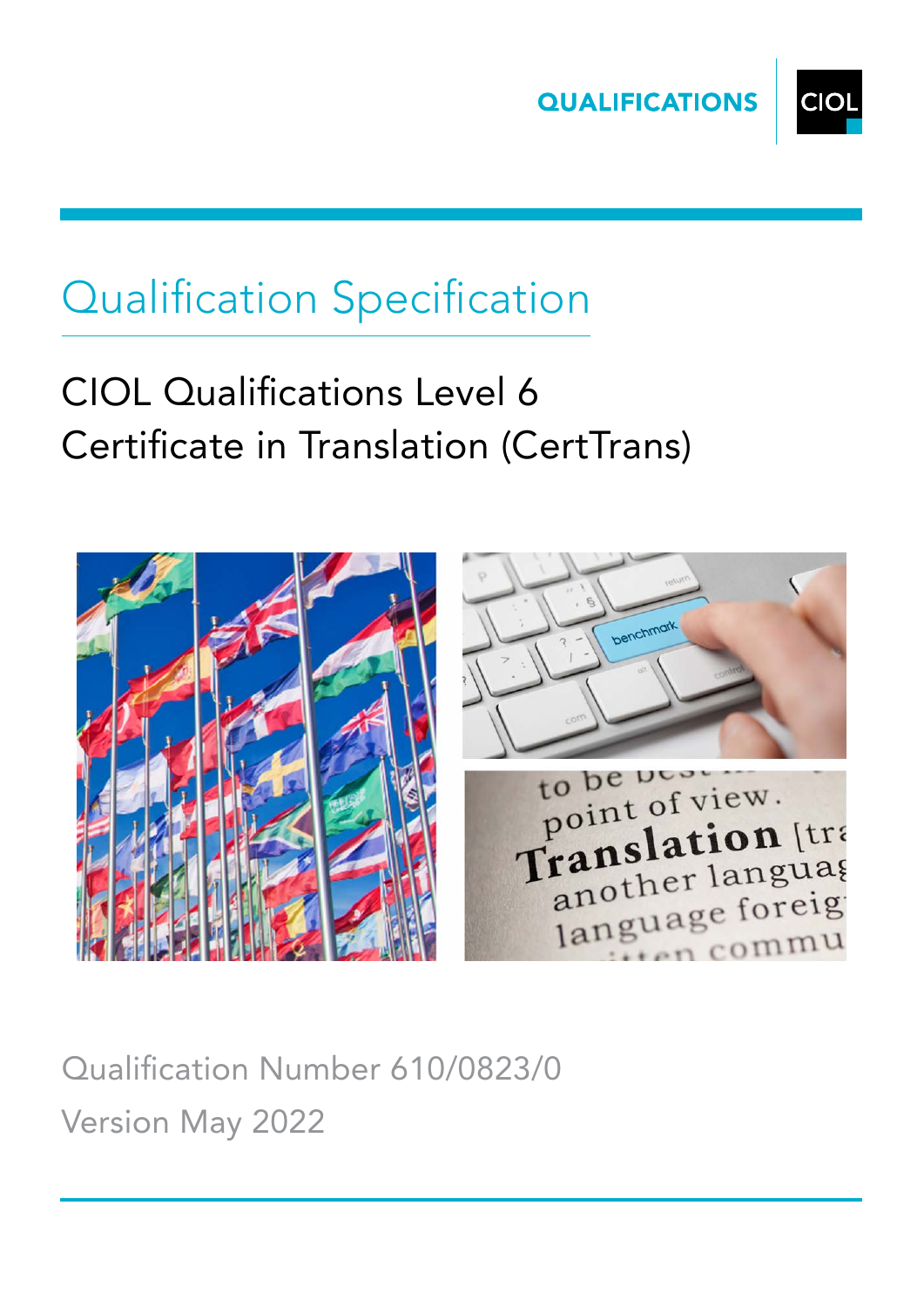## **Table of Contents**

| Regulation 3                                                                                                                                                                                                                         |  |
|--------------------------------------------------------------------------------------------------------------------------------------------------------------------------------------------------------------------------------------|--|
| Qualification Information                                                                                                                                                                                                            |  |
| Qualification purpose 4                                                                                                                                                                                                              |  |
| Qualification size                                                                                                                                                                                                                   |  |
| Qualification objective 5                                                                                                                                                                                                            |  |
| Qualification structure                                                                                                                                                                                                              |  |
|                                                                                                                                                                                                                                      |  |
| Partial and full achievement of this qualification <b>manual constant and research of the State Constant Constant</b>                                                                                                                |  |
|                                                                                                                                                                                                                                      |  |
|                                                                                                                                                                                                                                      |  |
|                                                                                                                                                                                                                                      |  |
|                                                                                                                                                                                                                                      |  |
| Progression 38                                                                                                                                                                                                                       |  |
|                                                                                                                                                                                                                                      |  |
|                                                                                                                                                                                                                                      |  |
| Languages 9                                                                                                                                                                                                                          |  |
| Recognition of Prior Learning (RPL) and Exemptions <b>Example 20</b> 10                                                                                                                                                              |  |
|                                                                                                                                                                                                                                      |  |
|                                                                                                                                                                                                                                      |  |
| Assessment grading <b>Executive Strategie and Assessment</b> 10                                                                                                                                                                      |  |
| Grading percentages per unit <u>[</u> [11] States and the set of the set of the set of the set of the set of the set of the set of the set of the set of the set of the set of the set of the set of the set of the set of the set o |  |
| Grading descriptors for Core Unit 01 <b>Manual Coreman Corporation</b> 11                                                                                                                                                            |  |
| Grading descriptors for Option Units 02 and 03 <b>Manual Action 13</b>                                                                                                                                                               |  |
| Unit format 15                                                                                                                                                                                                                       |  |
| Unit 01: General Translation Skills [100] 16 [100] 16                                                                                                                                                                                |  |
|                                                                                                                                                                                                                                      |  |
|                                                                                                                                                                                                                                      |  |
|                                                                                                                                                                                                                                      |  |
|                                                                                                                                                                                                                                      |  |
|                                                                                                                                                                                                                                      |  |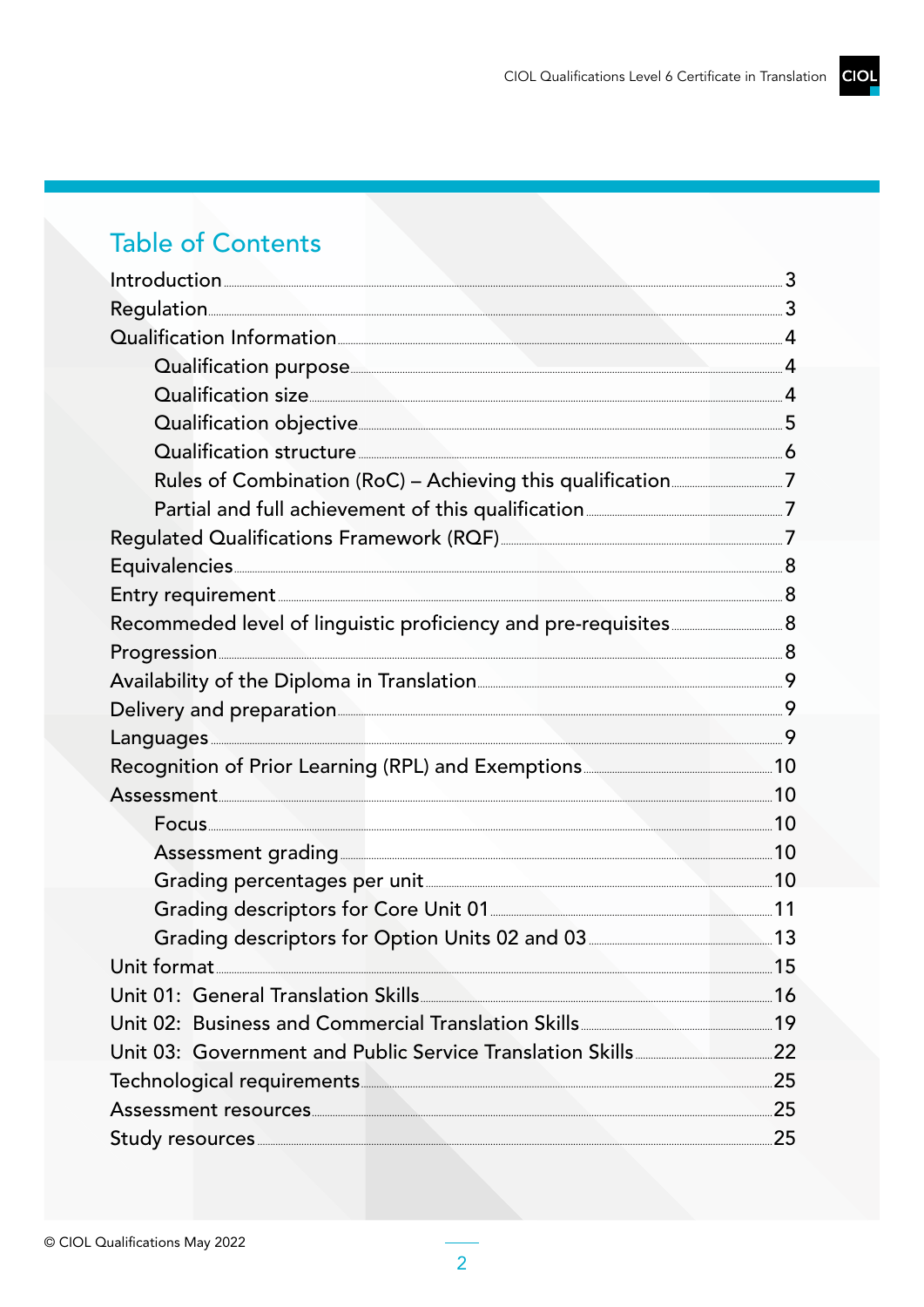### <span id="page-2-0"></span>Introduction

CIOL Qualifications (CIOLQ) serves professional linguists, setting professional standards and providing qualifications for translators and interpreters which are recognised widely in the UK and around the world.

Translators are different from interpreters, translators work with the written word whereas interpreters work with the spoken word. Translators usually translate materials from a second language that they are fluent in, into their native language.

They translate many different types of materials, from legal, technical and financial documents, to marketing and advertising materials, and product manuals. Literary translators translate works of fiction and subtitlers translate dialogue on films, TV, and video games. A translator can specialise in an area that interests them or plays to their strengths.

The CIOL Qualifications Level 6 Certificate in Translation (CertTrans) provides benchmark evidence of professional and practical translation skills and knowledge. This qualification has been developed predominantly with early career translation skills as its focus, with progression opportunities to higher degree level qualifications such as the CIOL Qualifications Level 7 Diploma in Translation (DipTrans), as well as those professionals wanting to work for translation companies or wishing to build a career as a freelance translator.

The CertTrans also offers the opportunity to acquire a translation qualification that reflects modern day work in languages and will assist those who want to use their written skills in international organisations worldwide.

### Regulation

This qualification is recognised by the Office of Qualifications and Examinations Regulation (Ofqual), Qualifications Wales (QW) and the Council for Curriculum, Examinations and Assessment (CCEA).

CIOLQ Recognition Number RN5145.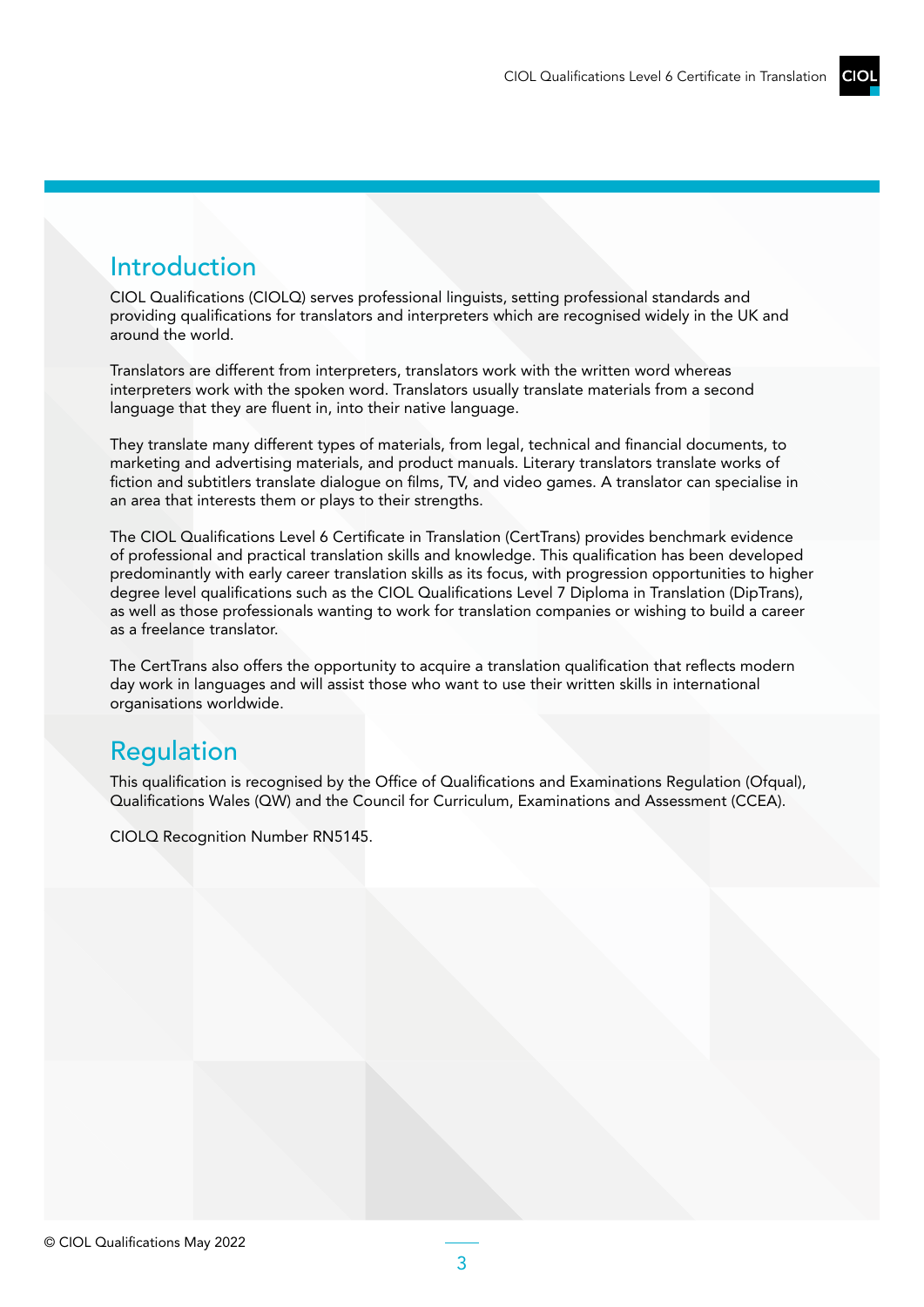### Qualification Information

### Qualification purpose

This qualification is aimed at career development for the following reasons:

- It equips candidates with translation skills necessary to respond to career and work opportunities in the global business, professional, government, cultural, NGO and not-for-profit environment
- It provides opportunities for candidates to enter or progress in employment involving translation and languages
- It provides candidates with a UK regulated, internationally recognised qualification
- It assists candidates in developing a global outlook to aspire and to pursue international career pathways
- It supports a route into the CIOL Qualifications Level 7 Diploma in Translation
- It supports and extends skills that are developed during the study of language degrees or through practical experience

### Qualification size

The words Award, Certificate and Diploma indicate the size of qualifications in expected hours of study and not their quality or complexity.

- Awards are usually qualifications that require up to 120 hours of study
- Certificates are usually qualifications that require between 130 and 370 hours of study
- Diplomas are usually qualifications that require more than 370 hours of study

This qualification is classed as a Certificate as the Total Qualification Time (TQT) in expected hours of study is 160 hours.

| <b>Types of Recommended Preparation Activity</b>                             | тот | GLH |
|------------------------------------------------------------------------------|-----|-----|
| Independent learning without supervision                                     |     |     |
| Vocabulary/grammar development, revision and practice                        |     |     |
| Past paper study and question practice                                       |     |     |
| Independent E-assessment practice                                            |     |     |
| Traditional classroom learning supervised by a lecturer, supervisor or tutor |     |     |
| One to one or group tutorials                                                |     |     |
| Invigilated or supervised practice exams or formative assessments            |     |     |
| Assessor observed practice or assessments                                    |     |     |
| Realtime E-assessment with an assessor or invigilator                        |     |     |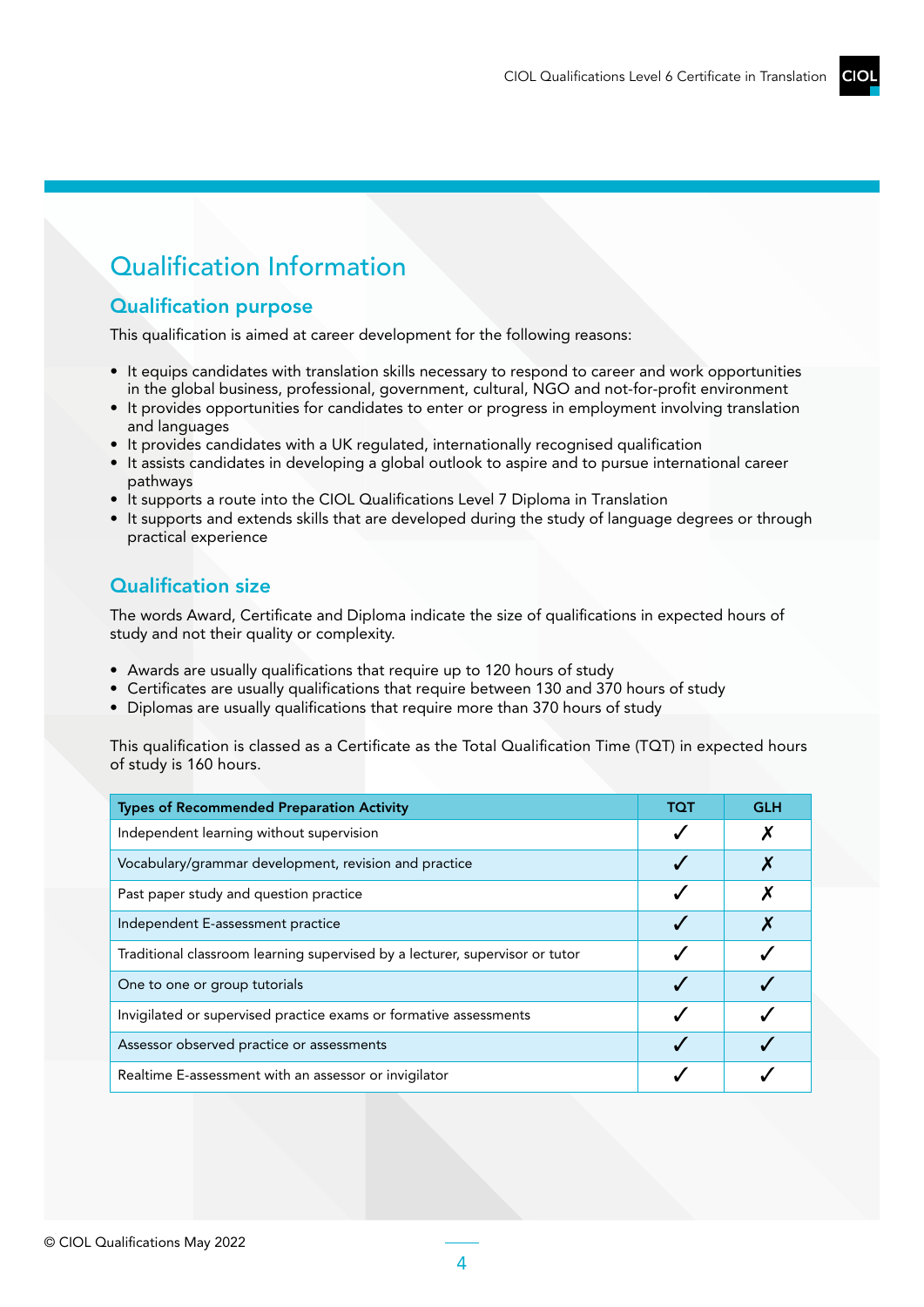### Qualification objective

By successfully passing both the mandatory core unit and one mandatory option unit of the CertTrans you will be able to demonstrate translation skills which can be applied in a wide range of working environments and contexts.

The CertTrans is a UK regulated benchmark qualification from an internationally recognised Awarding Organisation, which offers further progression opportunity and can improve career prospects for people who want to work as translators or in international organisations.

Following successful completion of the qualification you will be entitled to use the designation 'CertTrans' and may be eligible to apply for membership of the Chartered Institute of Linguists.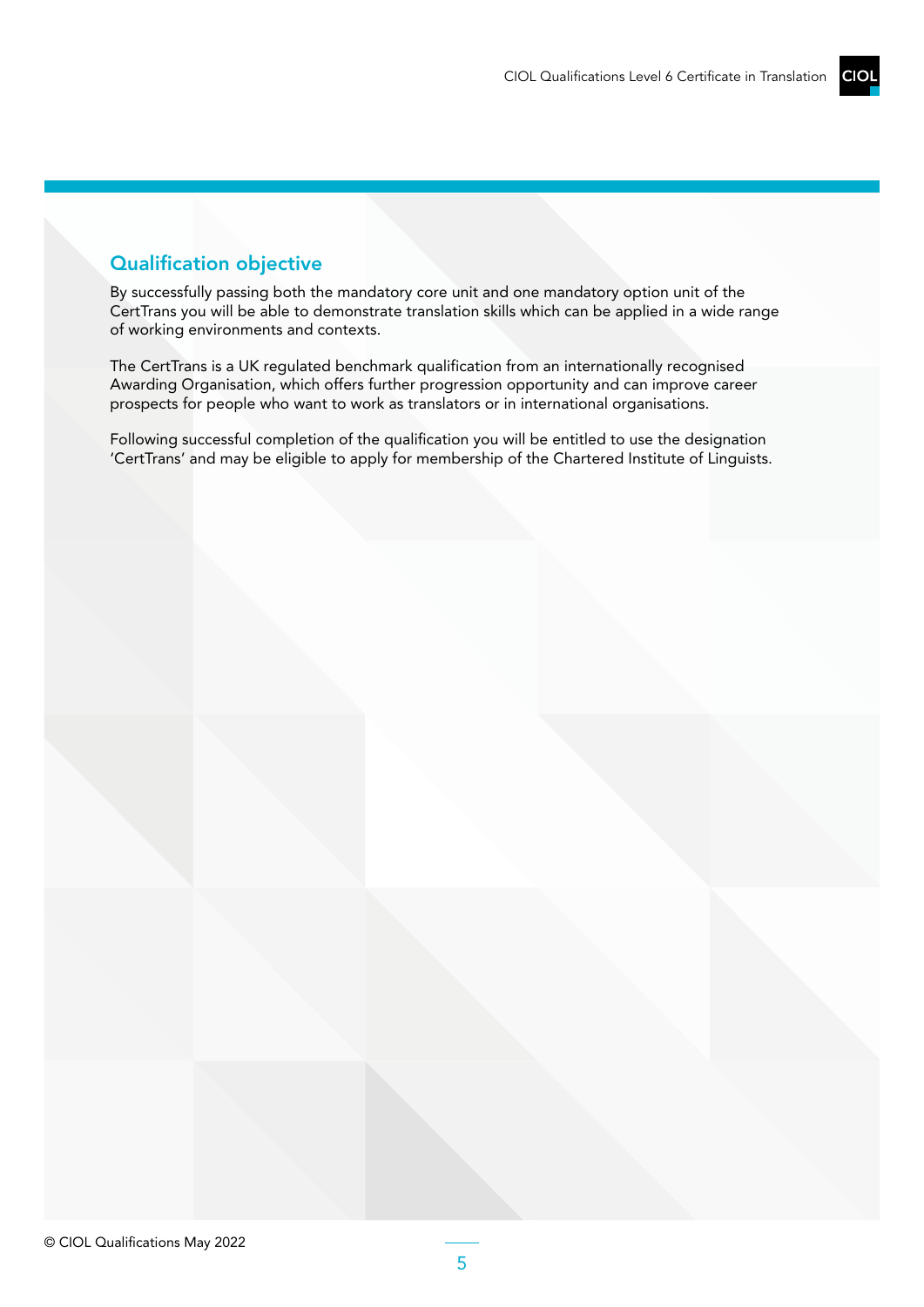### <span id="page-5-0"></span>Qualification structure

| <b>Qualification title</b>          | CIOL Qualifications Level 6 Certificate in Translation (CertTrans)             |
|-------------------------------------|--------------------------------------------------------------------------------|
| Qualification number (QN)           | 610/0823/0                                                                     |
| Total Qualification Time (TQT)      | 160                                                                            |
| <b>Guided Learning Hours (GLH)</b>  | 80 hours                                                                       |
| Level                               | 6                                                                              |
| <b>Credits</b>                      | 16                                                                             |
| Mandatory core unit                 | Unit 01 - General Translation Skills                                           |
| Mandatory option units (select one) | • Unit 02 - Business and Commercial Translation Skills                         |
|                                     | • Unit 03 - Government and Public Service Translation Skills                   |
| Assessment                          | Written, externally set and externally marked assessment<br><b>Online only</b> |
| Unit grading                        | Distinction<br>Merit<br>Pass                                                   |

| <b>Units</b>                                                                     | <b>Mandatory</b><br>core or<br>option | Level | <b>Total Unit</b><br><b>Time</b><br>(TUT which<br>combined,<br>forms the<br>TQT) | Credit<br>Value | <b>GLH</b>         | Invigilated<br>external<br>assessment<br>time (part<br>of GLH) |
|----------------------------------------------------------------------------------|---------------------------------------|-------|----------------------------------------------------------------------------------|-----------------|--------------------|----------------------------------------------------------------|
| Unit 01 General Translation Skills                                               | Core                                  | 6     | 80                                                                               | 8               | 40                 | 3 hours                                                        |
| H/650/2411                                                                       |                                       |       |                                                                                  |                 |                    |                                                                |
| Unit 02 Business and Commercial<br><b>Translation Skills</b>                     | Option                                | 6     | 80                                                                               | 8               | 40                 | 3 hours                                                        |
| J/650/2412                                                                       |                                       |       |                                                                                  |                 |                    |                                                                |
| Unit 03 Government and<br><b>Public Service Translation Skills</b><br>K/650/2413 | Option                                | 6     | 80                                                                               | 8               | 40                 | 3 hours                                                        |
| Totals for mandatory core<br>and one mandatory option                            |                                       |       | 160 hours                                                                        | 16              | 80<br><b>hours</b> | 6 hours                                                        |

The pre-selection of a mandatory option unit is required at point of exam registration.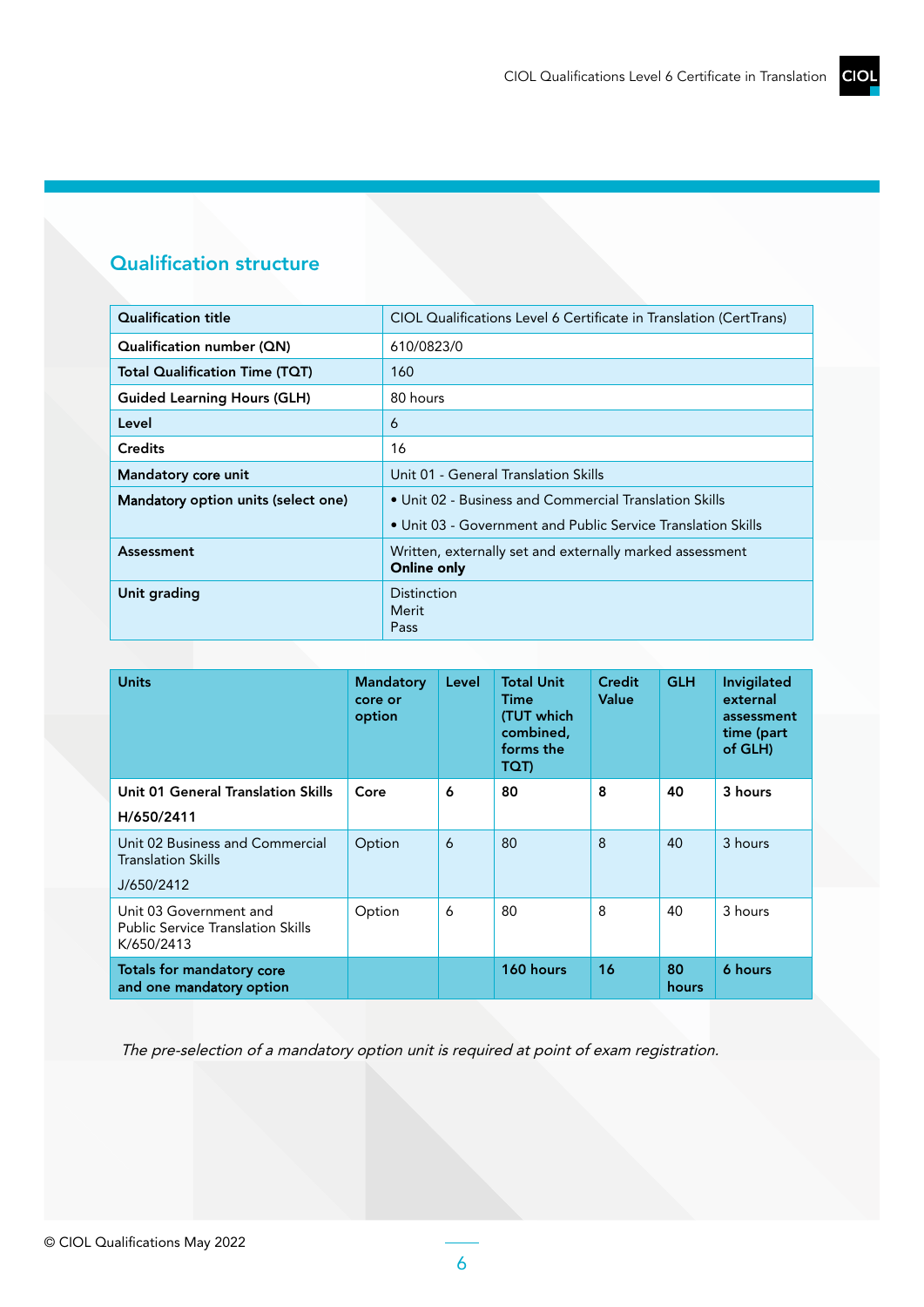### <span id="page-6-0"></span>Rules of Combination (RoC) – Achieving this qualification

The CertTrans is comprised of one mandatory core unit plus one mandatory option unit. CertTrans candidates may take the unit assessments in any order over the designated period of time.

The core mandatory unit and one mandatory option unit must be achieved to be awarded the full CertTrans qualification.

#### Partial and full achievement of this qualification

All units that comprise this qualification must be successfully completed within a three year period for candidates to be awarded the full qualification.

The three year full exam completion period applies from the first year that a candidate receives a unit certificate. Therefore, once a candidate has received a 'pass' in any unit, they have two more years to successfully complete all outstanding parts of the qualification.

Candidates successful in both units will be awarded electronic qualification certificates.

### Regulated Qualifications Framework (RQF)

The CertTrans is registered on the UK's Regulated Qualifications Framework (RQF) at Level 6 and the complexity and level of linguistic skill demanded is in line with the Ofqual RQF level descriptors..

| Level | Knowledge descriptor (the holder)                                                                                                                                                                      | Skills descriptor (the holder can)                                                                                                                                                                  |
|-------|--------------------------------------------------------------------------------------------------------------------------------------------------------------------------------------------------------|-----------------------------------------------------------------------------------------------------------------------------------------------------------------------------------------------------|
| I 6   | Has advanced practical, conceptual<br>or technological knowledge and<br>understanding of a subject or field of<br>work to create ways forward in contexts<br>where there are many interacting factors. | Determine, refine, adapt and use<br>appropriate methods and advanced<br>cognitive and practical skills to address<br>problems that have limited definition<br>and involve many interacting factors. |
|       | Can critically analyse, interpret and<br>evaluate complex information, concepts<br>and ideas.                                                                                                          | Evaluate actions, methods and results<br>and their implications.                                                                                                                                    |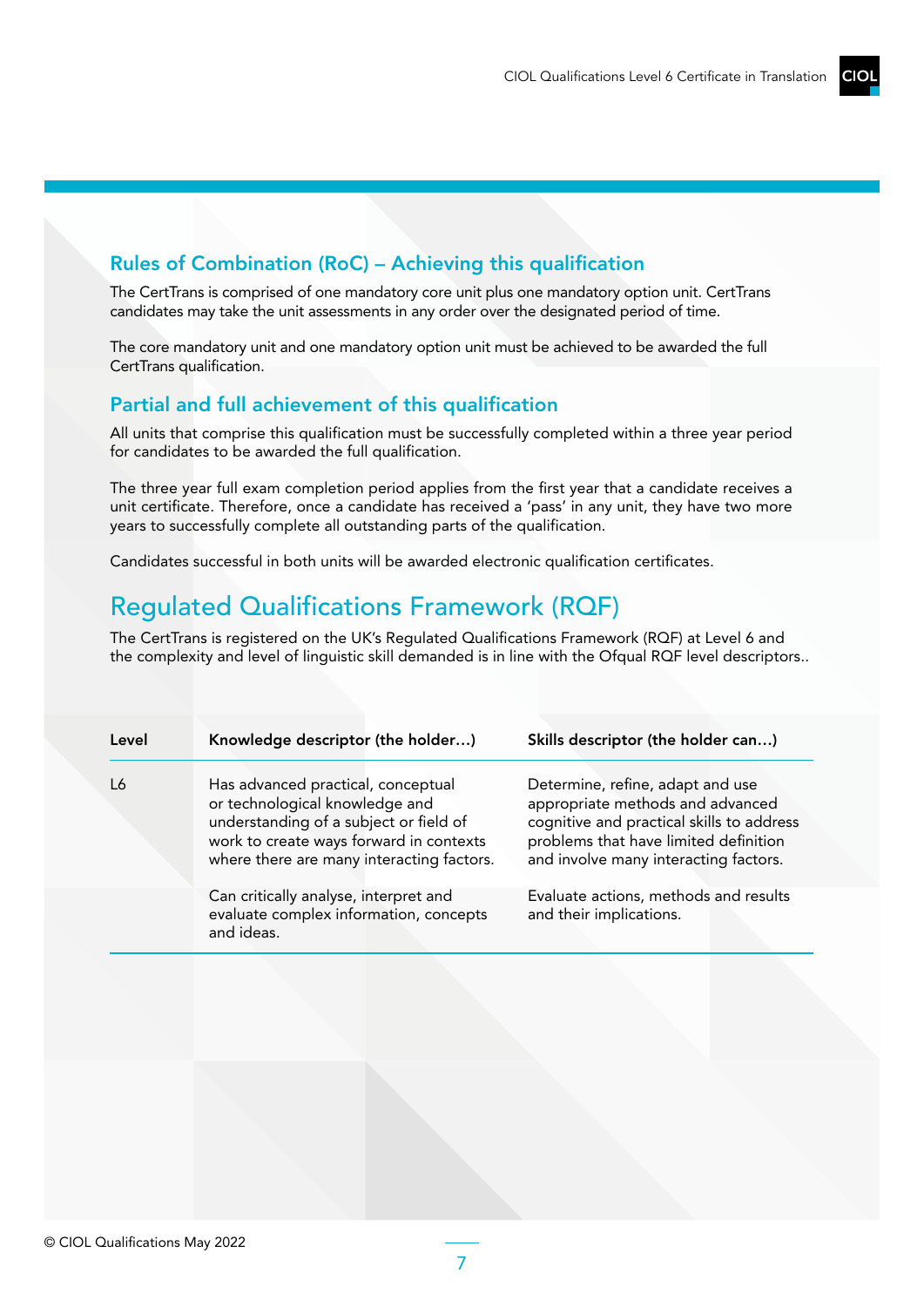### **Equivalencies**

This qualification is equivalent in level to a:

- Degree with honours for example Bachelor of the Arts (BA) Hons, Bachelor of Science (BSc) Hons
- Degree apprenticeship
- Graduate certificate
- Graduate diploma
- Level 6 vocational award, certificate or diploma
- CEFR language proficiency C1 level

### Entry requirement

• This qualification is for those learners aged 18+.

### Recommended level of linguistic proficiency and pre-requisites

The CertTrans assesses professional translating skills to a graduate/post graduate level but is designed as a professionally applied vocational qualification.

There are no set pre-requisites, however, you are strongly advised to ensure prior to registering that your level of linguistic attainment in the source language is at the very least equivalent to an Honours degree or a C1 in the Common European Framework of Reference for Languages (CEFR) in writing. If you do not possess the recommended linguistic level, you may not pass your assessment.

It is the responsibility of each candidate to assure themselves that they are sufficiently prepared for the assessment, that they are competent in both the source and target languages, that they have good writing skills and that they have the ability to translate at reasonable speed and accuracy to a competent working level.

### **Progression**

The qualification provides a recognised credential for those seeking to enter or at the start of their career as professional translators or entering the world of work as a professional with proven language skills. Following successful completion of the assessment you will have demonstrated you can use your languages in a working translation context.

You may progress to:

- Undertaking the DipTrans (demonstrating ability up to and including CEFR C2 level)
- Work as a freelance translator
- Working in an organisation as an in-house translator for example working across business, international development or government
- Working in an international organisation
- Entry into other language-related professions, such as publishing, journalism, communications, public relations or language teaching
- Becoming a member of the Chartered Institute of Linguists, a membership association for language professionals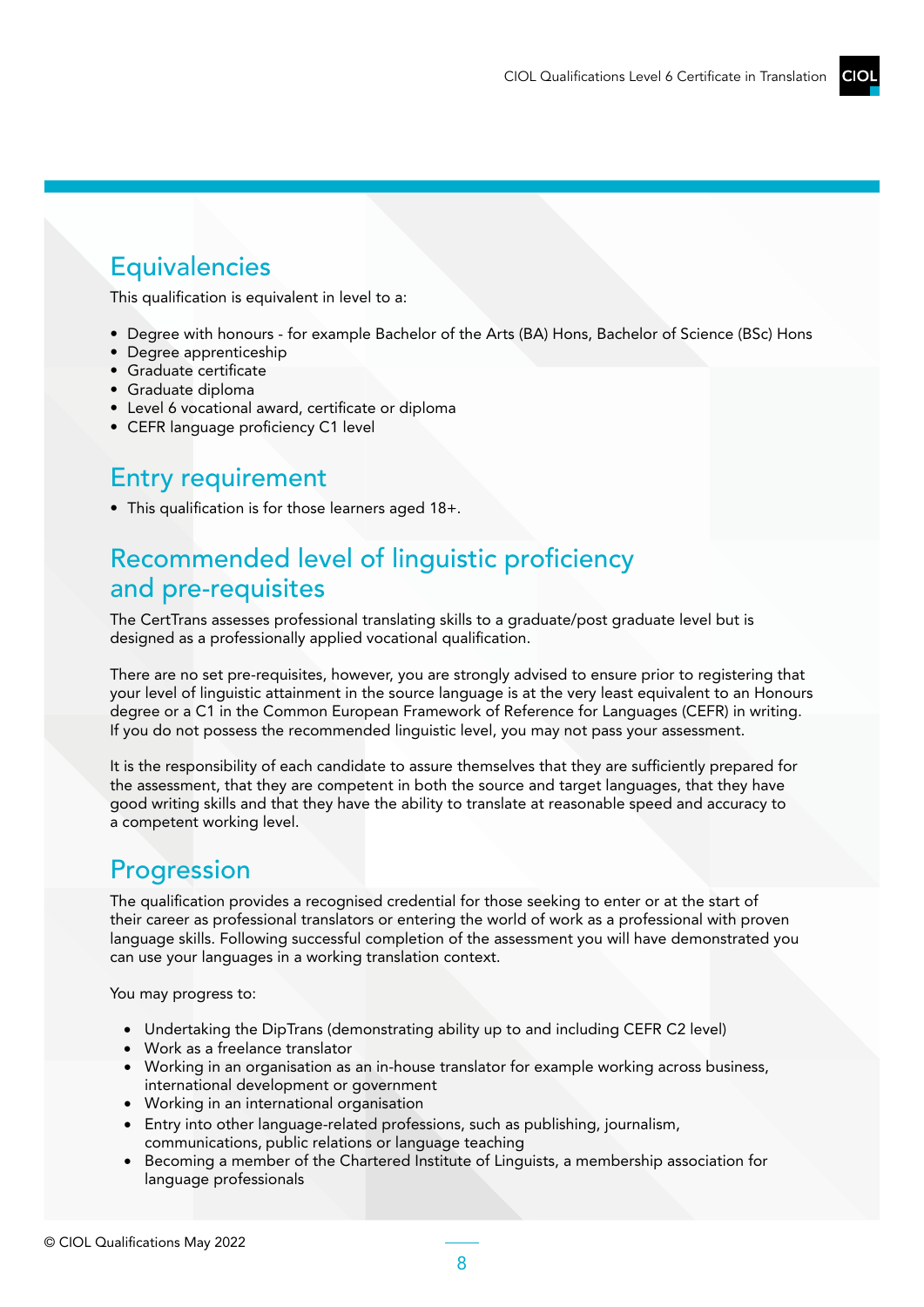### <span id="page-8-0"></span>Availability of the CertTrans

The assessments can only be taken online via our Virtual Centre or online with a CIOLQ approved Exam Venue in either the United Kingdom (UK) or overseas.

No other mode of assessment will be permitted.

### Delivery and preparation

We do not specify mode of training delivery or preparation and do not have approved centres. It is envisaged that much of this qualification can be studied independently by candidates not necessarily attached to a course provider, but we advise that it is undertaken as part of an existing programme of learning or during work experience with the support of an employer or mentor so that candidates are guided and supported.

The Guided Learning Hours (GLH) reflect the flexibility of approach, which may comprise of a combination of independent study, face to face, blended or e-Learning.

### Language

CIOL Qualifications offer qualifications to and from English and a broad range of languages; at all times we ensure consistency in level and standards across all languages assessed.

The CertTrans will be available in:

#### Languages offered into English (target language):

Arabic (MSA), Chinese, French, German and Spanish.

#### English (source language) into:

Arabic (MSA), Chinese, French, German and Spanish.

Expanding availability into other combinations may be introduced in the future and will be considered based on the demand over time.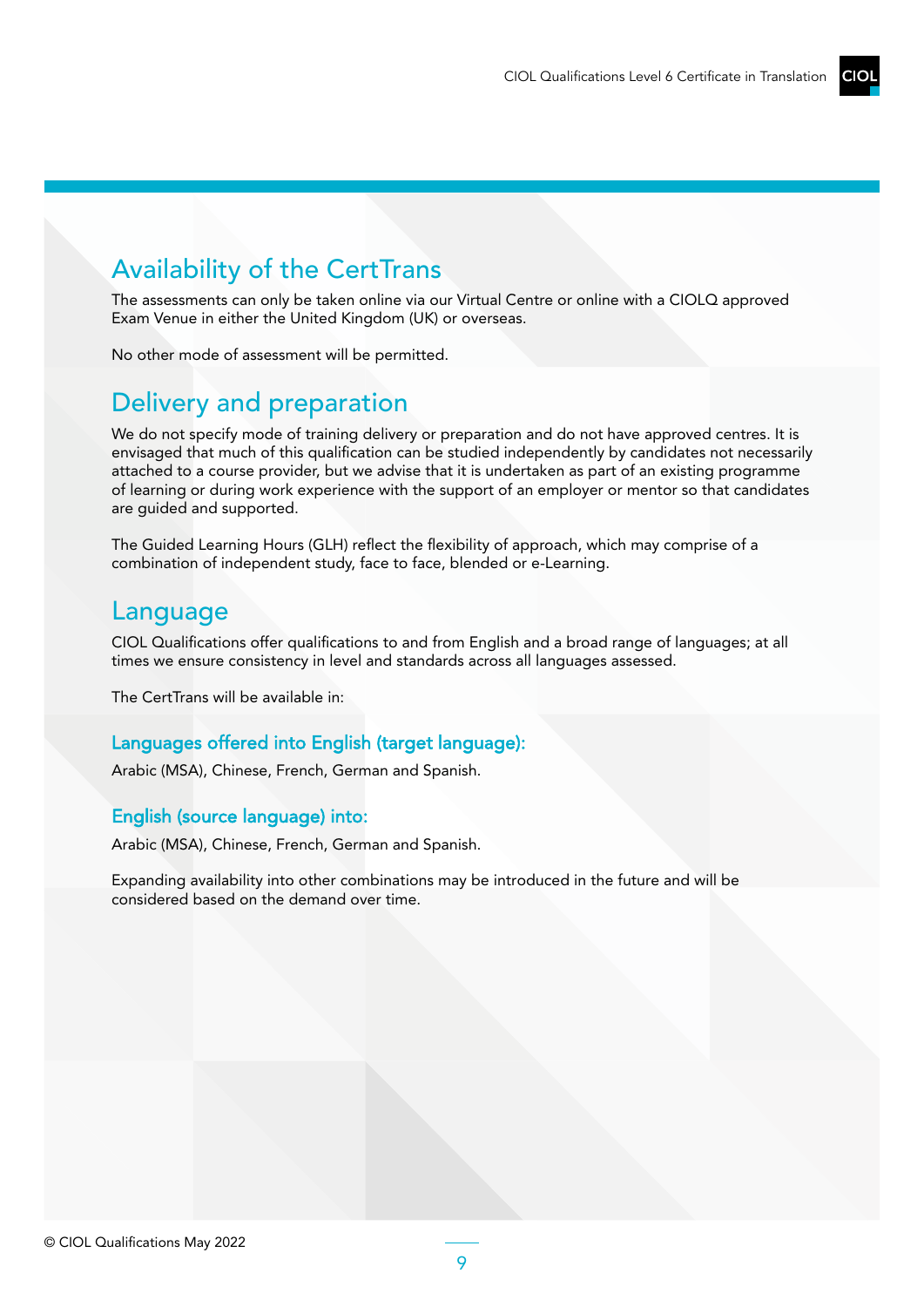### <span id="page-9-0"></span>Recognition of Prior Learning (RPL) and Exemptions

CIOL Qualifications has established approved partnerships with a number of Higher Education Institutions (HEIs) whose language degrees may offer differing degrees of exemption from this qualification as part of a university partner programme. For further details regarding any arrangement or if you wish to find out more about being an approved HEI partner, please contact [qualifications@ciol.org.uk.](mailto:qualifications%40ciol.org.uk?subject=)

### Assessment

#### Focus

This qualification assesses the ability of candidates to translate from a source language into English or from English into a target language within specific contexts. Candidates are required to have an appropriate level of writing skill in their target language to produce a text that reads fluently and naturally to a native reader.

The passages set for translation will be of a standard of difficulty that translators at this level would expect to be presented with in their daily work.

They will not, however, be of a highly technical or specialised nature. It must be stressed that candidates, even those holding a degree in languages, will generally require additional experience, practice or training in translation to achieve the CertTrans.

#### Assessment grading

Whilst achievement can be obtained for an individual credit unit, candidates will not receive a full qualification certificate until both units have been achieved.

Each unit attracts Pass, Merit or Distinction but the qualification grade overall will be a Pass. The pass mark for each unit is 60%.

#### Grading percentages per unit

To achieve the full qualification you must have achieved at least 60% in both units.

| Fail                | Pass        | <b>Merit</b> | <b>Distinction</b> |
|---------------------|-------------|--------------|--------------------|
| $\sqrt{0.71}$ marks | 72-88 marks | 89-104 marks | 105-120 marks      |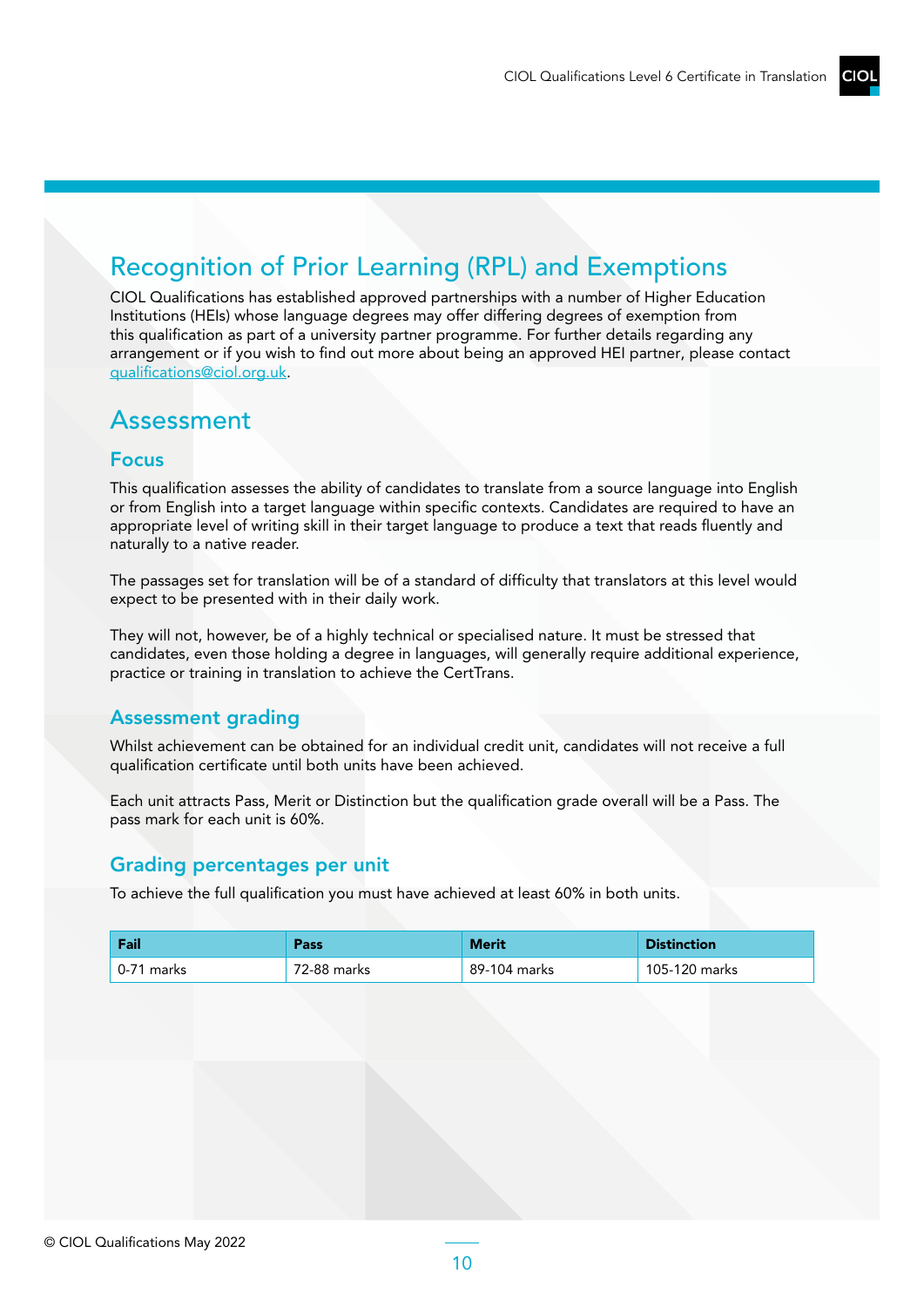### Assessment marking criteria - Unit 01

| Assessment criteria                                                                                                                                                                                | Fail 0-71 marks                                                                                                                                                                                                                          | Pass 72-88 marks                                                                                                                                                                                                                                                                              | Merit 89-104 marks                                                                                                                                                                                                                                                                                      | Distinction 105-120 marks                                                                                                                                                                                                            |  |
|----------------------------------------------------------------------------------------------------------------------------------------------------------------------------------------------------|------------------------------------------------------------------------------------------------------------------------------------------------------------------------------------------------------------------------------------------|-----------------------------------------------------------------------------------------------------------------------------------------------------------------------------------------------------------------------------------------------------------------------------------------------|---------------------------------------------------------------------------------------------------------------------------------------------------------------------------------------------------------------------------------------------------------------------------------------------------------|--------------------------------------------------------------------------------------------------------------------------------------------------------------------------------------------------------------------------------------|--|
|                                                                                                                                                                                                    | LO1: Be able to produce translation of a general text that shows accurate transfer of information                                                                                                                                        |                                                                                                                                                                                                                                                                                               |                                                                                                                                                                                                                                                                                                         |                                                                                                                                                                                                                                      |  |
| Demonstrate accurate<br>1.1<br>transfer of information<br>without omissions,<br>additions, distortions or<br>misinterpretations                                                                    | Information transferred<br>inadequately<br>There are multiple omissions,<br>additions, distortions or<br>misinterpretations, many<br>of which distort the overall<br>meaning of the translation                                          | Information transferred<br>adequately<br>Several minor<br>instances of omissions.<br>additions, distortions or<br>misinterpretations, which do<br>not distort the overall meaning<br>of the translation<br>There are several instances of<br>under or over translation and<br>lack of clarity | Information transferred well<br>$\bullet$<br>A few minor omissions.<br>$\bullet$<br>additions; distortions or<br>misinterpretations which do<br>not distort the overall meaning<br>of the translation<br>There are a few instances of<br>under or over translation or<br>some lack of clarity in places | Information transferred to an<br>$\bullet$<br>advanced level<br>There are one or two<br>$\bullet$<br>omissions, additions;<br>distortions or<br>misinterpretations which do<br>not distort the overall meaning<br>of the translation |  |
| 1.2 Apply knowledge,<br>understanding and use<br>of semi-specialised<br>terminology, vocabulary and<br>any jargon                                                                                  | Inadequate application of<br>semi-specialist terminology,<br>vocabulary and any jargon in<br>the transfer of information to<br>an acceptable level<br>There are multiple instances<br>of incorrect terminology,<br>vocabulary and jargon | Uses adequate semi-specialist<br>terminology, vocabulary<br>and jargon in the transfer<br>of information, which is<br>appropriate in most cases<br>There are several minor errors<br>which do not have an impact<br>on the overall meaning of the<br>translation                              | Uses a good level of semi-<br>specialist terminology,<br>vocabulary and jargon in the<br>transfer of information which is<br>appropriate<br>There are a few minor errors<br>which do not have an impact<br>on the overall meaning of the<br>translation                                                 | Uses sophisticated semi-<br>$\bullet$<br>specialised terminology<br>and jargon in the transfer of<br>information<br>There are one or two errors<br>which do not have any impact<br>on the overall meaning of the<br>translation      |  |
| Demonstrate accurate<br>1.3<br>transfer of subsidiary<br>information (names, titles,<br>dates and figures) as well as<br>register and tone from the<br>source language into the<br>target language | Transfer of subsidiary<br>information and register and<br>tone from the source language<br>into the target language is<br>inaccurate in most instances                                                                                   | Transfer of subsidiary<br>information and register and<br>tone from the source language<br>into the target language is<br>generally accurate<br>There are several minor errors<br>and under translations                                                                                      | Transfer of subsidiary<br>information and register and<br>tone from source language<br>into the target language is<br>mostly accurate<br>There are a few minor errors<br>or under translations                                                                                                          | Transfer of subsidiary<br>$\bullet$<br>information and register and<br>tone from source language<br>into the target language is<br>accurate<br>There are one or two minor<br>errors                                                  |  |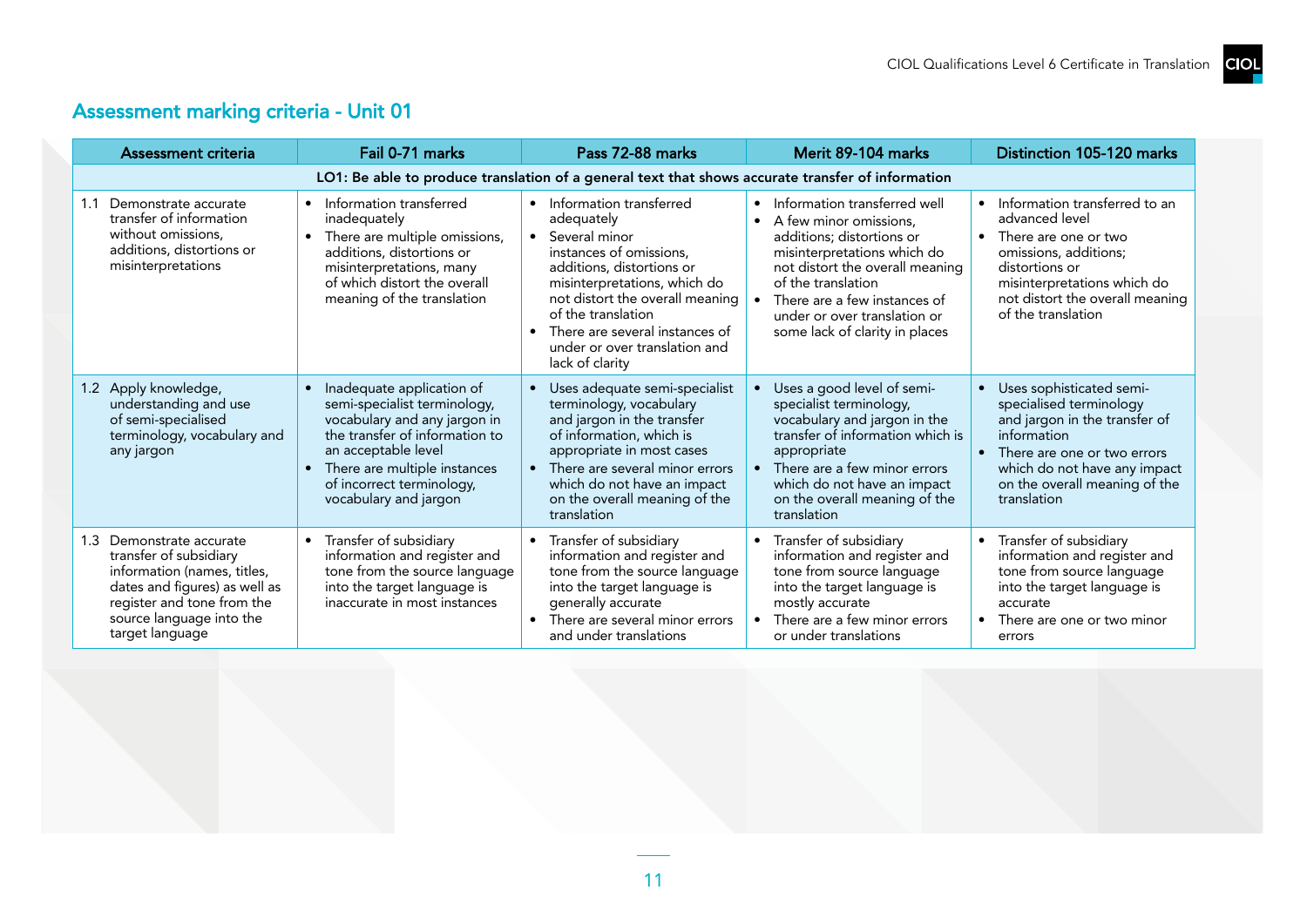|                                                                                                                                              | LO2: Be able to produce translation of a general text that is grammatically sound, cohesive and coherent in the target language                                                                  |                                                                                                                                                                                                                             |                                                                                                                                                                                                                    |                                                                                                                                                                                                                                 |
|----------------------------------------------------------------------------------------------------------------------------------------------|--------------------------------------------------------------------------------------------------------------------------------------------------------------------------------------------------|-----------------------------------------------------------------------------------------------------------------------------------------------------------------------------------------------------------------------------|--------------------------------------------------------------------------------------------------------------------------------------------------------------------------------------------------------------------|---------------------------------------------------------------------------------------------------------------------------------------------------------------------------------------------------------------------------------|
| Demonstrate ability to<br>2.1<br>produce a translation in<br>line with norms of grammar<br>and syntax within the target<br>language          | • The translation shows<br>insufficient command of<br>grammar, syntax, and<br>idiomatic use of language<br>Multiple errors and<br>interferences between<br>languages                             | • The translation shows mostly<br>reliable command of grammar,<br>syntax, and idiomatic use of<br>language<br>There are several minor errors<br>which do not have an impact<br>on the overall meaning of the<br>translation | The translation shows a<br>reliable command of grammar,<br>syntax, and idiomatic use of<br>language<br>There are a few minor errors<br>which do not have an impact<br>on the overall meaning of the<br>translation | The translation shows an<br>$\bullet$<br>excellent and consistent<br>command of grammar, syntax,<br>and idiomatic use of language<br>There are one or two minor<br>errors which do not change<br>the meaning of the translation |
| Demonstrate ability to<br>$2.2^{\circ}$<br>ensure that the target<br>language is appropriately<br>organised, cohesive, and<br>coherent       | The target language is<br>insufficiently organised,<br>cohesive, and coherent<br>With multiple errors<br>$\bullet$                                                                               | The target language is<br>adequately organised,<br>cohesive, and coherent<br>With several minor errors                                                                                                                      | The target language is<br>competently organised,<br>cohesive and coherent in most<br>cases<br>With a few minor errors<br>$\bullet$                                                                                 | The target language is skilfully<br>organised, cohesive, and<br>coherent<br>The target language reads like<br>a piece originally written in the<br>target language with one or<br>two minor errors                              |
| 2.3 Produce a translation that<br>conforms to the conventions<br>of the target language<br>(orthography, punctuation,<br>accentuation, etc.) | • The translation does not<br>conform to the conventions of<br>the target language on most<br>occasions<br>There are multiple errors that<br>impact on the overall meaning<br>of the translation | • The translation adequately<br>conforms to the conventions<br>of the target language<br>There are several minor errors<br>which do not have any impact<br>on the overall meaning of the<br>translation                     | The translation competently<br>conforms to the conventions<br>of the target language<br>There are a few minor errors<br>which do not have any impact<br>on the overall meaning of the<br>translation               | The translation expertly<br>conforms to the conventions<br>of the target language<br>There are one or two minor<br>errors which do not impact<br>on the overall meaning of the<br>translation                                   |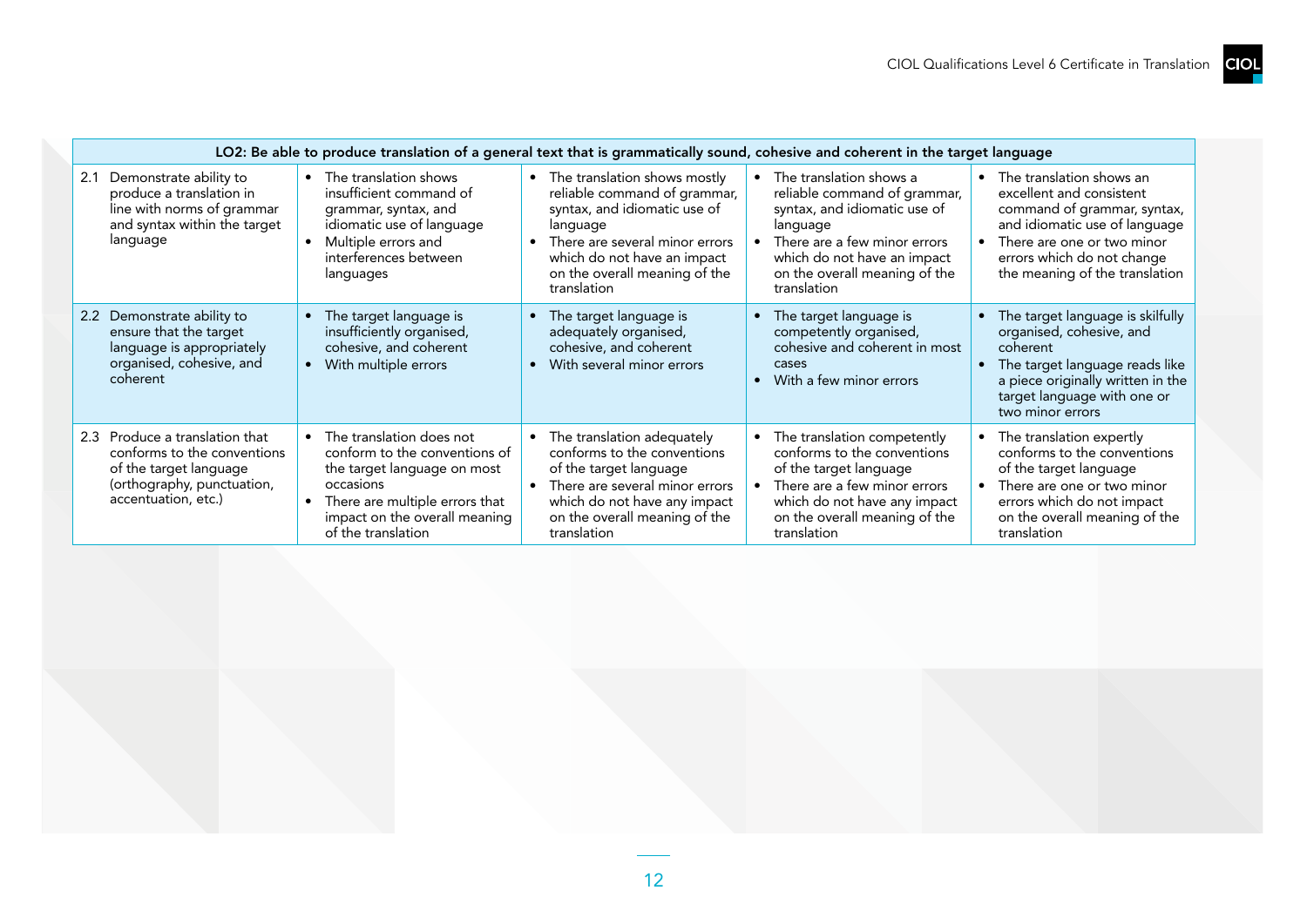### Assessment marking criteria - Unit 02 and Unit 03

| Assessment criteria                                                                                                                                                                                | Fail 0-71 marks                                                                                                                                                                                                                      | Pass 72-88 marks                                                                                                                                                                                                                                                                                | Merit 89-104 marks                                                                                                                                                                                                                                                                                      | Distinction 105-120 marks                                                                                                                                                                                                                    |  |
|----------------------------------------------------------------------------------------------------------------------------------------------------------------------------------------------------|--------------------------------------------------------------------------------------------------------------------------------------------------------------------------------------------------------------------------------------|-------------------------------------------------------------------------------------------------------------------------------------------------------------------------------------------------------------------------------------------------------------------------------------------------|---------------------------------------------------------------------------------------------------------------------------------------------------------------------------------------------------------------------------------------------------------------------------------------------------------|----------------------------------------------------------------------------------------------------------------------------------------------------------------------------------------------------------------------------------------------|--|
|                                                                                                                                                                                                    | LO1: Be able to produce translation of a semi-specialised text that shows accurate transfer of information                                                                                                                           |                                                                                                                                                                                                                                                                                                 |                                                                                                                                                                                                                                                                                                         |                                                                                                                                                                                                                                              |  |
| Demonstrate accurate<br>1.1<br>transfer of information<br>without omissions,<br>additions, distortions or<br>misinterpretations                                                                    | Information transferred<br>inadequately<br>There are multiple omissions,<br>additions, distortions or<br>misinterpretations, many<br>of which distort the overall<br>meaning of the translation                                      | • Information transferred<br>adequately<br>Several minor<br>instances of omissions.<br>additions, distortions or<br>misinterpretations, which do<br>not distort the overall meaning<br>of the translation<br>There are several instances of<br>under or over translation and<br>lack of clarity | Information transferred well<br>$\bullet$<br>A few minor omissions.<br>$\bullet$<br>additions; distortions or<br>misinterpretations which do<br>not distort the overall meaning<br>of the translation<br>There are a few instances of<br>under or over translation or<br>some lack of clarity in places | • Information transferred to an<br>advanced level<br>There are one or two<br>$\bullet$<br>omissions, additions;<br>distortions or<br>misinterpretations which do<br>not distort the overall meaning<br>of the translation                    |  |
| 1.2 Apply knowledge,<br>understanding and use<br>of semi-specialised<br>terminology, vocabulary and<br>any jargon                                                                                  | Inadequate application of<br>semi-specialist terminology,<br>vocabulary and jargon in the<br>transfer of information to an<br>acceptable level<br>There are multiple instances<br>of incorrect terminology,<br>vocabulary and jargon | Uses adequate semi-specialist<br>terminology, vocabulary<br>and jargon in the transfer<br>of information, which is<br>appropriate in most cases<br>There are several minor errors<br>which do not have an impact<br>on the overall meaning of the<br>translation                                | Uses a good level of semi-<br>specialist terminology,<br>vocabulary and jargon in the<br>transfer of information which is<br>appropriate<br>There are a few minor errors<br>$\bullet$<br>which do not have an impact<br>on the overall meaning of the<br>translation                                    | Uses sophisticated semi-<br>$\bullet$<br>specialised terminology<br>and jargon in the transfer of<br>information<br>There are one or two errors<br>$\bullet$<br>which do not have any impact<br>on the overall meaning of the<br>translation |  |
| Demonstrate accurate<br>1.3<br>transfer of subsidiary<br>information (names, titles,<br>dates and figures) as well as<br>register and tone from the<br>source language into the<br>target language | Transfer of subsidiary<br>information and register and<br>tone from the source language<br>into the target language is<br>inaccurate in most instances                                                                               | Transfer of subsidiary<br>information and register and<br>tone from the source language<br>into the target language is<br>generally accurate<br>There are several minor errors<br>and under translations                                                                                        | Transfer of subsidiary<br>information and register and<br>tone from source language<br>into the target language is<br>mostly accurate<br>There are a few minor errors<br>or under translations                                                                                                          | Transfer of subsidiary<br>information and register and<br>tone from source language<br>into the target language is<br>accurate<br>There are one or two minor<br>errors                                                                       |  |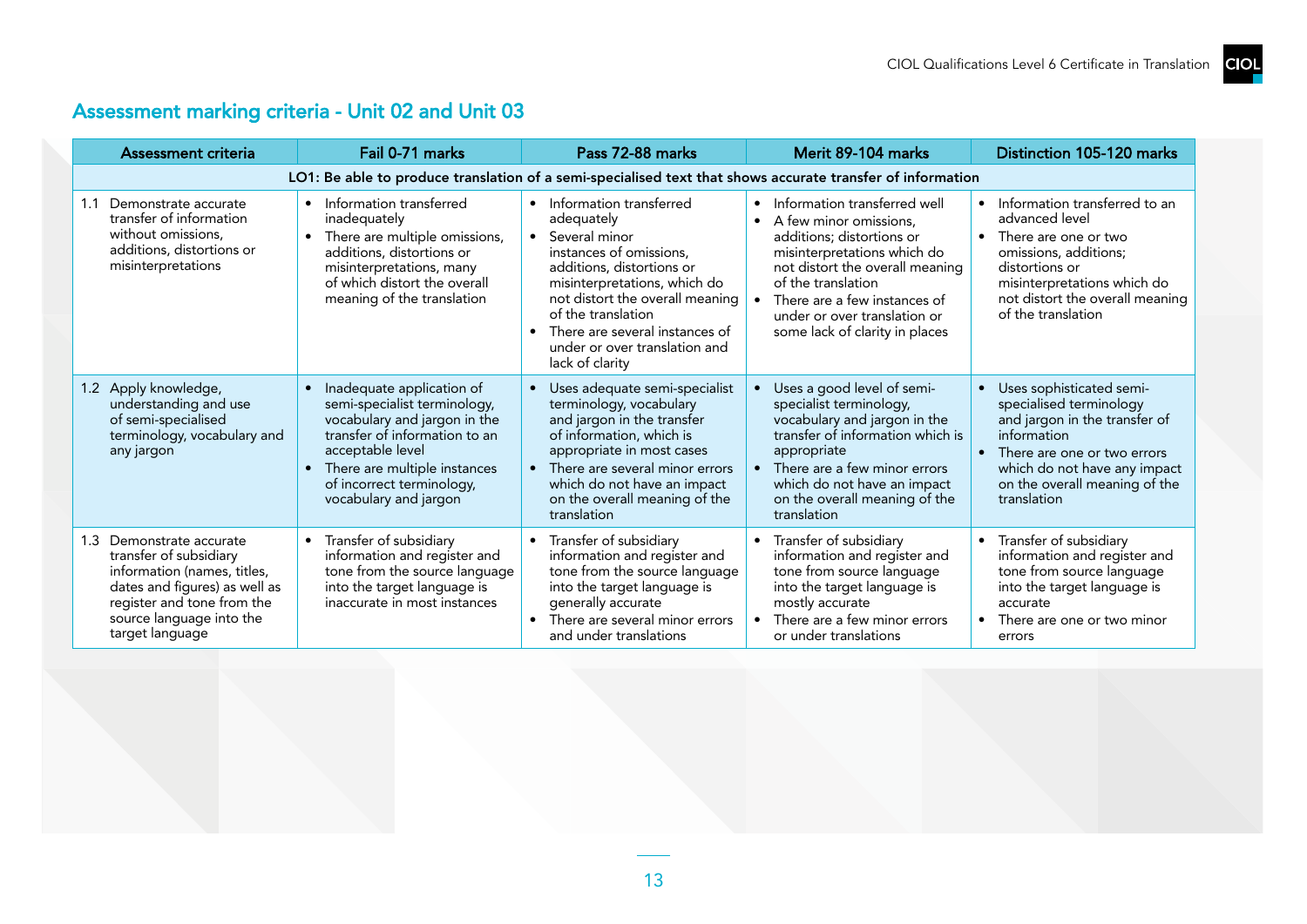|                                                                                                                                              | LO2: Be able to produce translation of a general text that is grammatically sound, cohesive and coherent in the target language                                                                |                                                                                                                                                                                                                             |                                                                                                                                                                                                                    |                                                                                                                                                                                                                      |
|----------------------------------------------------------------------------------------------------------------------------------------------|------------------------------------------------------------------------------------------------------------------------------------------------------------------------------------------------|-----------------------------------------------------------------------------------------------------------------------------------------------------------------------------------------------------------------------------|--------------------------------------------------------------------------------------------------------------------------------------------------------------------------------------------------------------------|----------------------------------------------------------------------------------------------------------------------------------------------------------------------------------------------------------------------|
| Demonstrate ability to<br>2.1<br>produce a translation in<br>line with norms of grammar<br>and syntax within the target<br>language          | • The translation shows<br>insufficient command of<br>grammar, syntax, and<br>idiomatic use of language<br>Multiple errors and<br>interferences between<br>languages                           | • The translation shows mostly<br>reliable command of grammar,<br>syntax, and idiomatic use of<br>language<br>There are several minor errors<br>which do not have an impact<br>on the overall meaning of the<br>translation | The translation shows a<br>reliable command of grammar,<br>syntax, and idiomatic use of<br>language<br>There are a few minor errors<br>which do not have an impact<br>on the overall meaning of the<br>translation | • The translation shows an<br>excellent and consistent<br>command of grammar, syntax,<br>and idiomatic use of language<br>There are one or two minor<br>errors which do not change<br>the meaning of the translation |
| Demonstrate ability to<br>2.2<br>ensure that the target<br>language is appropriately<br>organised, cohesive, and<br>coherent                 | The target language is<br>insufficiently organised,<br>cohesive, and coherent<br>With multiple errors                                                                                          | The target language is<br>adequately organised,<br>cohesive, and coherent<br>With several minor errors                                                                                                                      | The target language is<br>competently organised,<br>cohesive and coherent in most<br>cases<br>With a few minor errors                                                                                              | The target language is skilfully<br>organised, cohesive, and<br>coherent<br>The target language reads like<br>a piece originally written in the<br>target language with one or<br>two minor errors                   |
| 2.3 Produce a translation that<br>conforms to the conventions<br>of the target language<br>(orthography, punctuation,<br>accentuation, etc.) | The translation does not<br>conform to the conventions of<br>the target language on most<br>occasions<br>There are multiple errors that<br>impact on the overall meaning<br>of the translation | The translation adequately<br>conforms to the conventions<br>of the target language<br>There are several minor errors<br>which do not have any impact<br>on the overall meaning of the<br>translation                       | The translation competently<br>conforms to the conventions<br>of the target language<br>There are a few minor errors<br>which do not have any impact<br>on the overall meaning of the<br>translation               | The translation expertly<br>conforms to the conventions<br>of the target language<br>There are one or two minor<br>errors which do not impact<br>on the overall meaning of the<br>translation                        |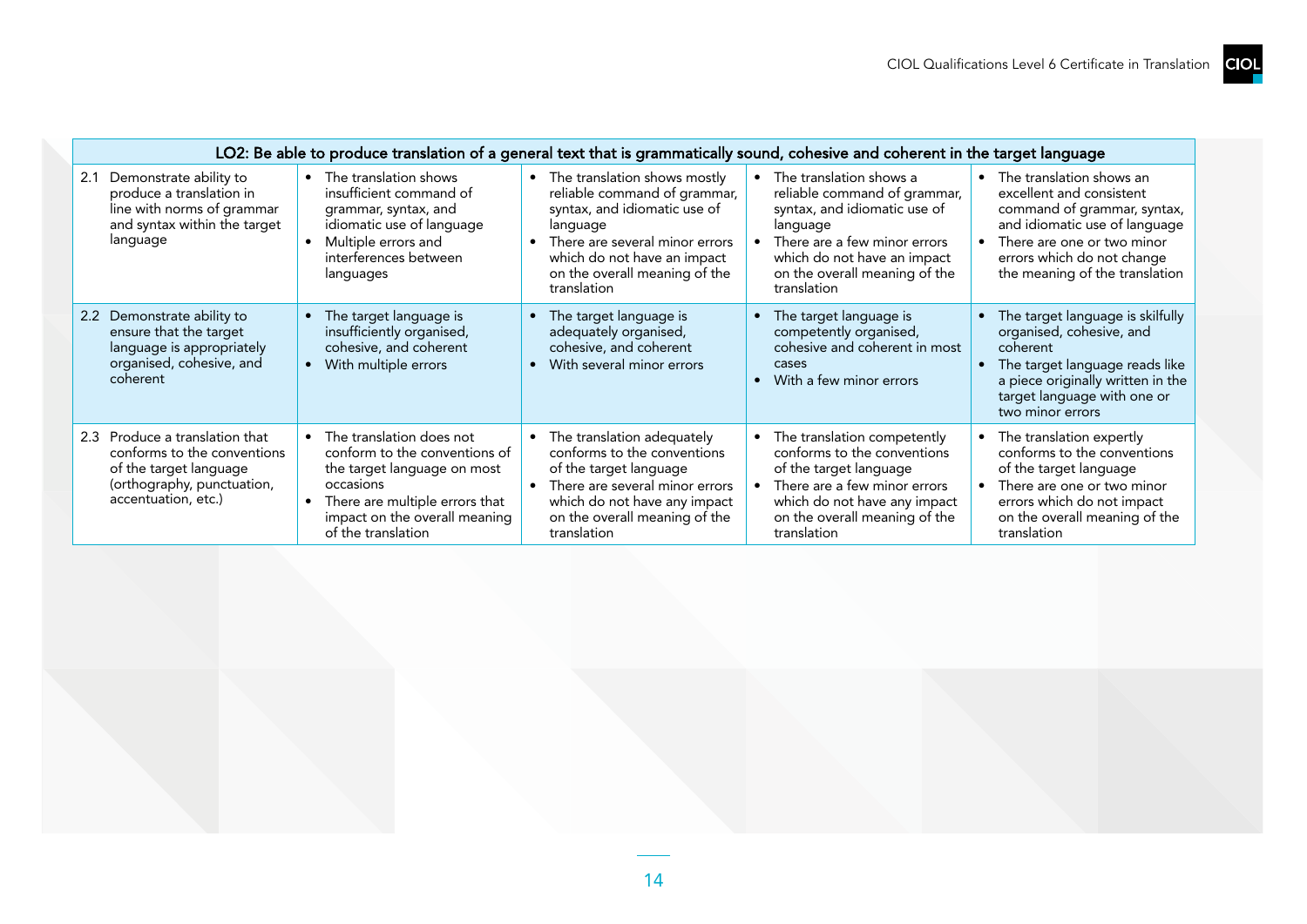### Unit format

Level – this positions the level of the unit within the Regulated Qualifications Framework (RQF).

**Total Qualification Time (TQT)** – is the expected hours of study to be successful in the qualification.

Guided Learning Hours (GLH) – are the expected hours of supervised and structured learning expected to be required to achieve the qualification.

**Total Unit Time (TUT)** – is the average amount of learning time it will take to be successful in a unit. This includes any guided learning hours, practical and work-based learning, assessment preparation time and assessment time.

Credit value – is the value given to the unit and the credit value is equal to the Total Qualification Time (TQT) divided by ten and rounded to the nearest whole number.

About the unit – gives a summary of the purpose of the unit.

What you will learn - details the knowledge and skills a learner will cover.

Learning outcomes - set out what a learner will know, understand or be able to do as a result of successful completion, including the standard required to achieve via assessment.

Indicative content – provides quidance on suggested curriculum coverage required to achieve the learning outcomes and assessment criteria.

Assessment criteria – set out the assessment for the units.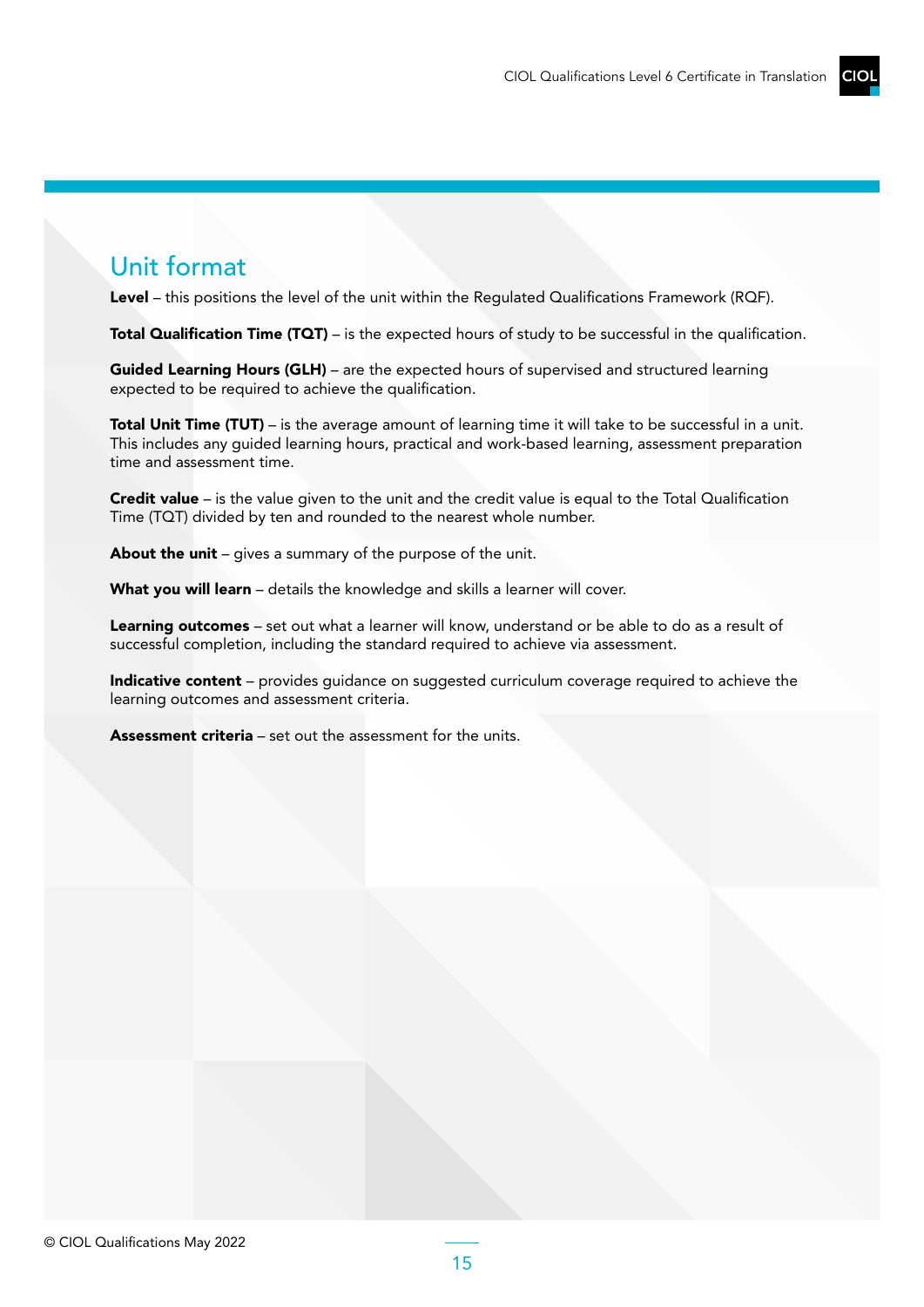| <b>Unit 01: General Translation Skills</b> |          |  |
|--------------------------------------------|----------|--|
| Mandatory core unit                        |          |  |
| Level:                                     | 6        |  |
| Unit Guided Learning Hours (GLH):          | 40 hours |  |
| Unit assessment time:                      | 3 hours  |  |
| Total Unit Time (TUT):                     | 80 hours |  |
| Credit value:                              | 8        |  |

### Unit purpose and aim

#### About the unit

The ability to translate is beneficial for professional, personal, cultural and business reasons. Language translation services help businesses and people to operate on a global basis and communicate effectively with speakers in Other languages.

This unit focuses on written translation of a general text of about 500 words. The candidate will translate the text into their target language, to a professional standard of accuracy.

#### What you will demonstrate

In this unit you will demonstrate your translation skills in the context of general translation. You will demonstrate necessary translation skills with the aim of producing a target text that is accurate, grammatically sound and well-organised.

#### Learning Outcomes

- LO1: Be able to produce translation of a general text that shows accurate transfer of information
- LO2: Be able to produce translation of a general text that is grammatically sound, cohesive and coherent in the target language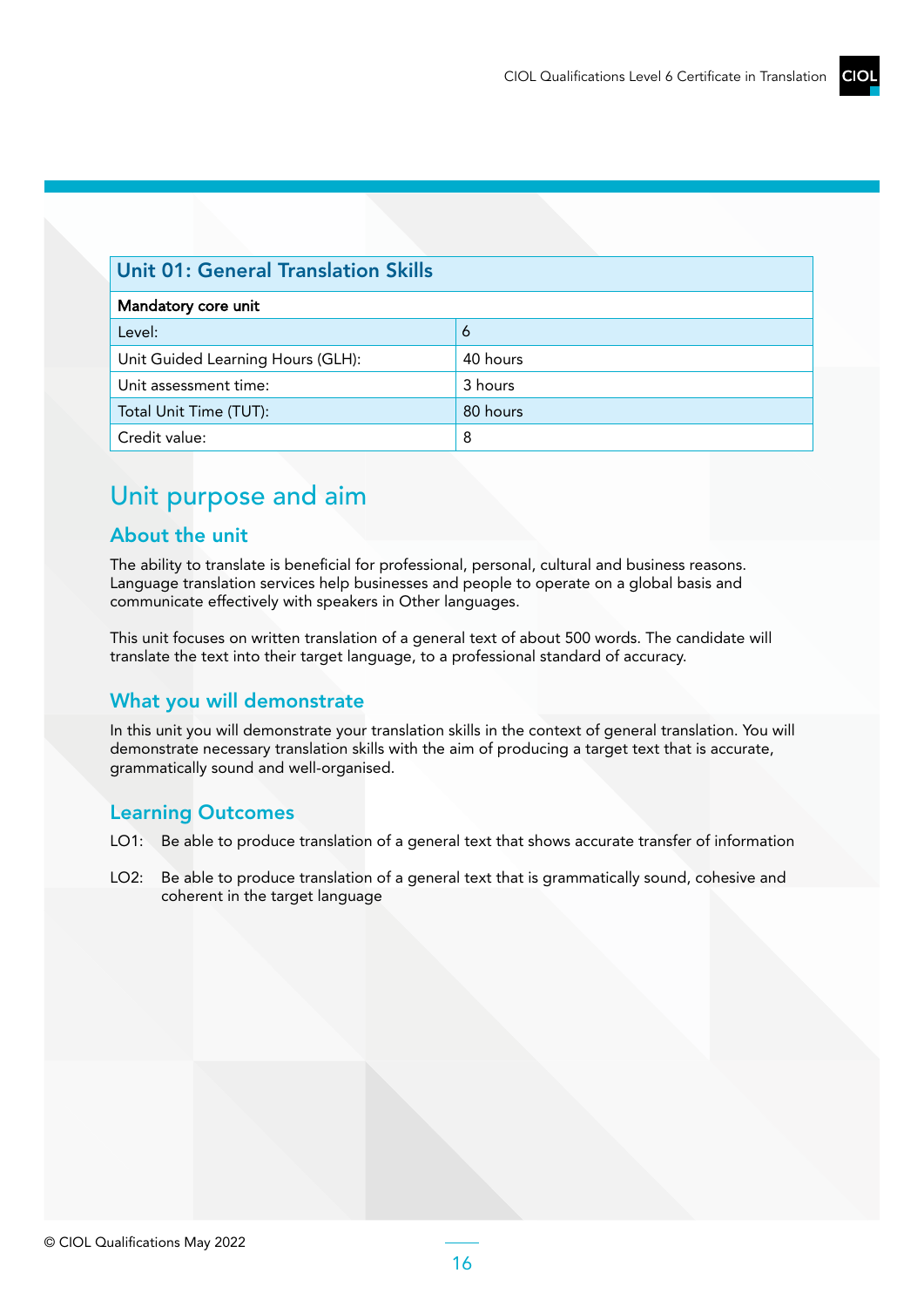### LO1: Be able to produce translation of a general text that shows accurate transfer of information

1.1 Demonstrate accurate transfer of information without omissions, additions, distortions or misinterpretations

- Identification of translation problems and challenges and solving these problems competently through selection and application of appropriate translation procedures
- Development and application of relevant translation skills, e.g. attention to detail, writing skills in the target language, in-depth cultural knowledge of source and target cultures
- Demonstration of an awareness of the written skills required by the professional translation industry

1.2 Apply knowledge, understanding and use of semi-specialised terminology, vocabulary and any jargon

- Recognising the need to accommodate cultural bound language and procedures for transferring cultural meanings
- Showing ability to introduce necessary changes in order to ensure coherence and cohesion of the target language text
- Showing knowledge of appropriate conventions in source and target languages and the ability to transfer them accurately into the target language text

1.3 Demonstrate accurate transfer of subsidiary information (names, titles, dates and figures) as well as register and tone from the source language into the target language

- Showing understanding of various registers and the ability to transfer the information in the required register in the target language
- Identification of attitude and tone of the source text including transferal of them accordingly into the target language text

#### LO2: Be able to produce translation of a general text that is grammatically sound, cohesive and coherent in the target language

2.1 Demonstrate ability to produce a translation in line with norms of grammar and syntax within the target language

- Showing capacity and knowledge in the evaluation and production of appropriate sentence structure in target language
- Acquisition and application of key methods and tools of general translation

2.2 Demonstrate ability to ensure that the target language text is appropriately organised, cohesive, and coherent

- Acquisition of necessary skills and knowledge of text organisation
- Presentation in the target language in line with the requirement and existing conventions
- Ensuring the target language text is substantially free from errors (each text will carry a specific and detailed mark scheme denoting essential characteristics required for a pass)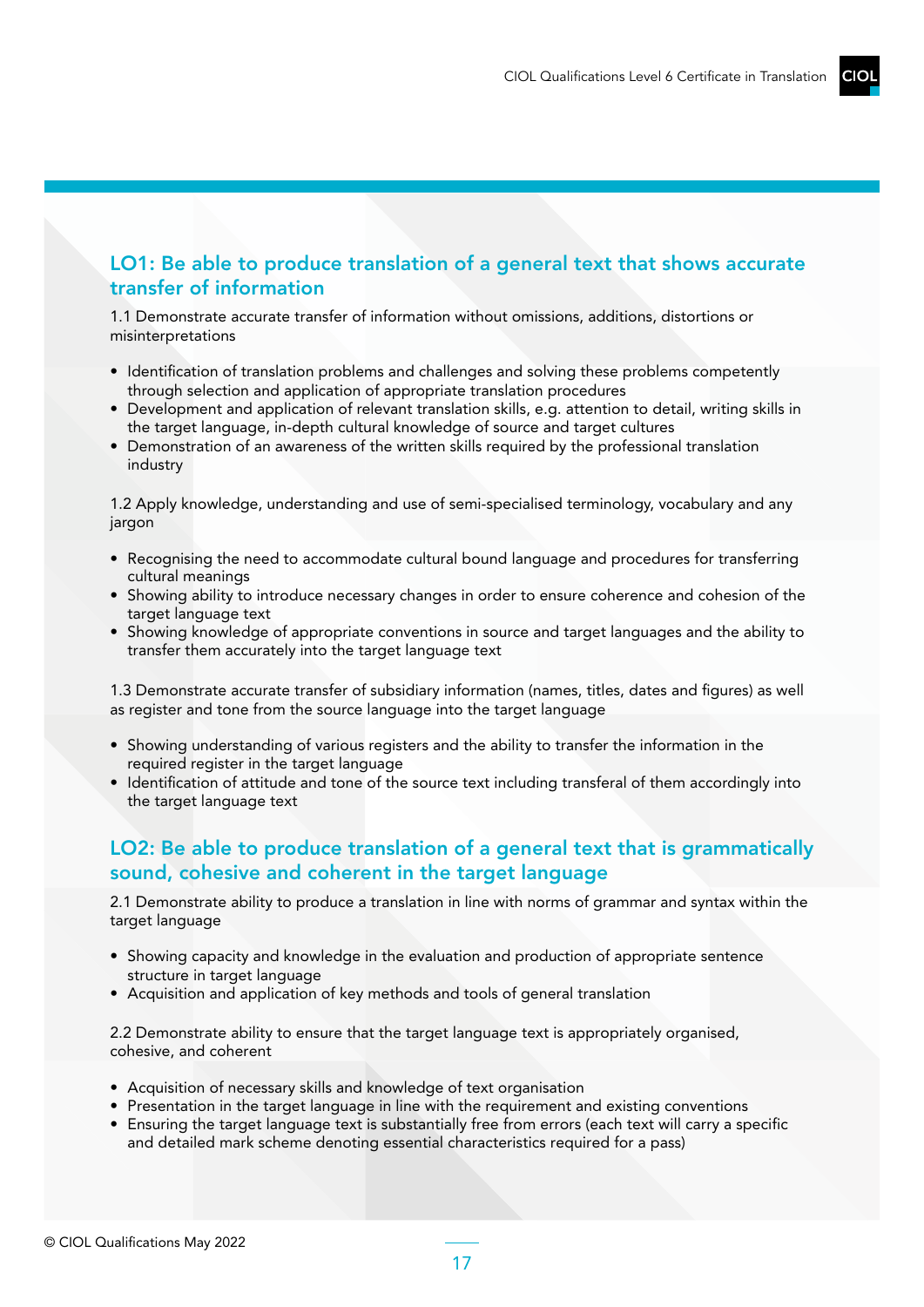2.3 Produce a translation that conforms to the conventions of the target language

- Showing knowledge of appropriate conventions in source and target languages and the ability to transfer them accurately into the target language text
- Acquisition of solid knowledge of the target language grammar, style, punctuation, orthography, and accentuation
- Ensuring that the presentation and the formatting of the target text is the same as the source text or is in line with the target language conventions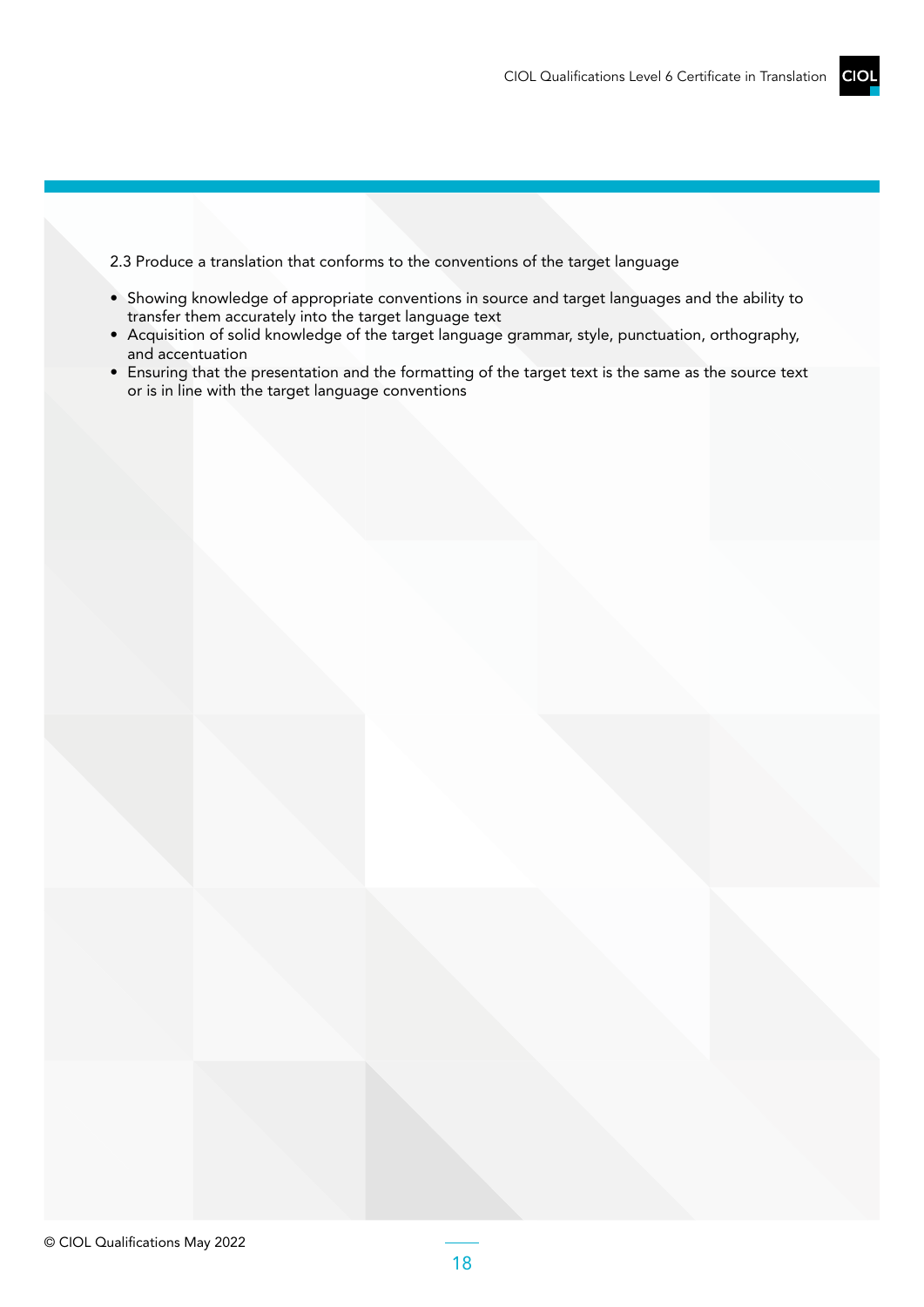### CIO

#### Unit 02: Business and Commercial Translation Skills

| Mandatory option unit             |          |  |  |
|-----------------------------------|----------|--|--|
| Level:                            | 6        |  |  |
| Unit Guided Learning Hours (GLH): | 40 hours |  |  |
| Unit assessment time:             | 3 hours  |  |  |
| Total Unit Time (TUT):            | 80 hours |  |  |
| Credit value:                     | 8        |  |  |

### Unit purpose and aim

#### About the unit

Business and commercial translation is a key skill that enables organisations to cross the boundaries of international commerce and business. Language translation services help businesses and people to operate on a global basis and communicate effectively on various topics with non-English speakers in their native language. It includes ensuring the accuracy of information transfer and the development of skills in relation to detail, consistency and thoroughness within these areas.

This unit focuses on written translation of a semi-specialised text of about 300 words. The candidate will translate the text into their target language, to a professional standard of accuracy.

### What you will demonstrate

In this unit you will demonstrate a sound knowledge of business and commercial semi-specialised translation. You will be able to use your translation skills to produce translation with clear evidence of comprehension and accuracy as well as being grammatically sound and well organised within context.

#### Learning Outcomes

- LO1: Be able to produce translation of a semi-specialised text that shows accurate transfer of information
- LO2: Be able to produce translation of a semi-specialised text that is grammatically sound, cohesive and coherent in the target language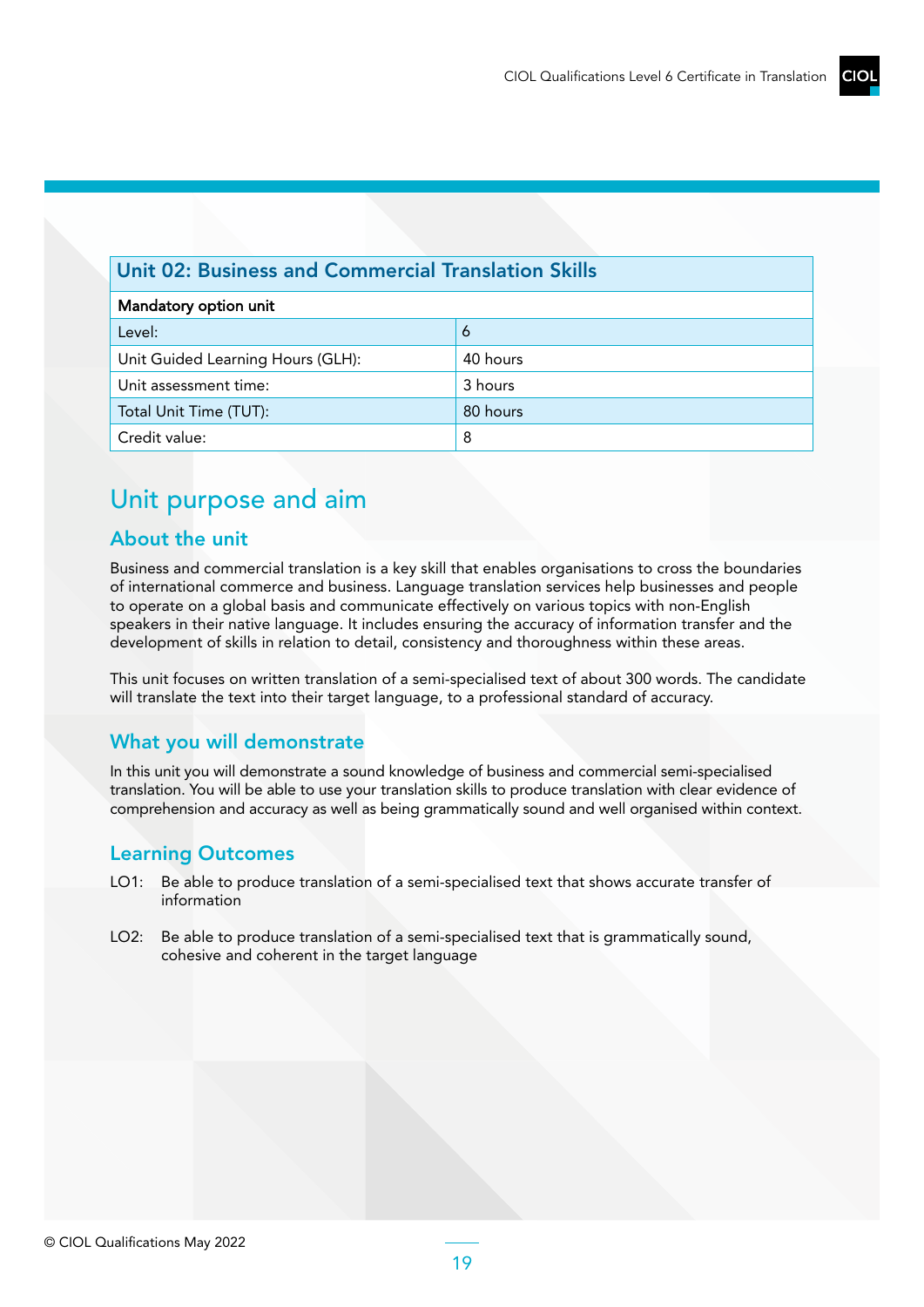#### LO1: Be able to produce translation of a semi-specialised text that shows accurate transfer of information

1.1 Demonstrate accurate transfer of information without omissions, additions, distortions or misinterpretations

- Identification of translation problems and challenges including showing the ability to solve these problems competently by selecting and applying appropriate translation procedures
- Development and application of relevant translation skills e.g. attention to detail and writing skills in the target language
- Demonstrating good understanding of factual information, concepts and opinions presented in the source text and ensuring that they are accurately transferred in the target language without distortions, omissions or additions
- Showing solid understanding of the text and ensuring that the essence of the source text is fully transferred into the target language text

1.2 Apply knowledge, understanding and use of semi-specialised terminology, vocabulary and any jargon

- Identification and the effective use of necessary semi-specialist terminology
- Recognising the need to accommodate cultural bound language and procedures for transferring cultural meanings
- Appropriate structures and stylistic features of texts from relevant fields of business and business related subjects

1.3 Demonstrate accurate transfer of subsidiary information (names, titles, dates and figures) as well as register and tone from the source language into the target language

- Showing understanding of various registers and the ability to transfer the information in the required register in the target language
- Depending on the target language requirements, show awareness of language variants and ability to use the required variant consistently in the target language text
- Showing complete understanding of source text to include; author's intentions, attitudes, idioms etc. and ensure that they are accurately expressed and presented in the target language text

#### LO2: Be able to produce translation of a semi-specialised text that is grammatically sound, cohesive and coherent in the target language

2.1 Demonstrate ability to produce a translation in line with norms of grammar and syntax within the target language

- Acquisition of solid knowledge of the target language including ensuring that the target text is free from grammar, style, punctuation, orthography, and accentuation errors
- Showing the capacity and knowledge to evaluate and produce appropriate sentence structure in the target language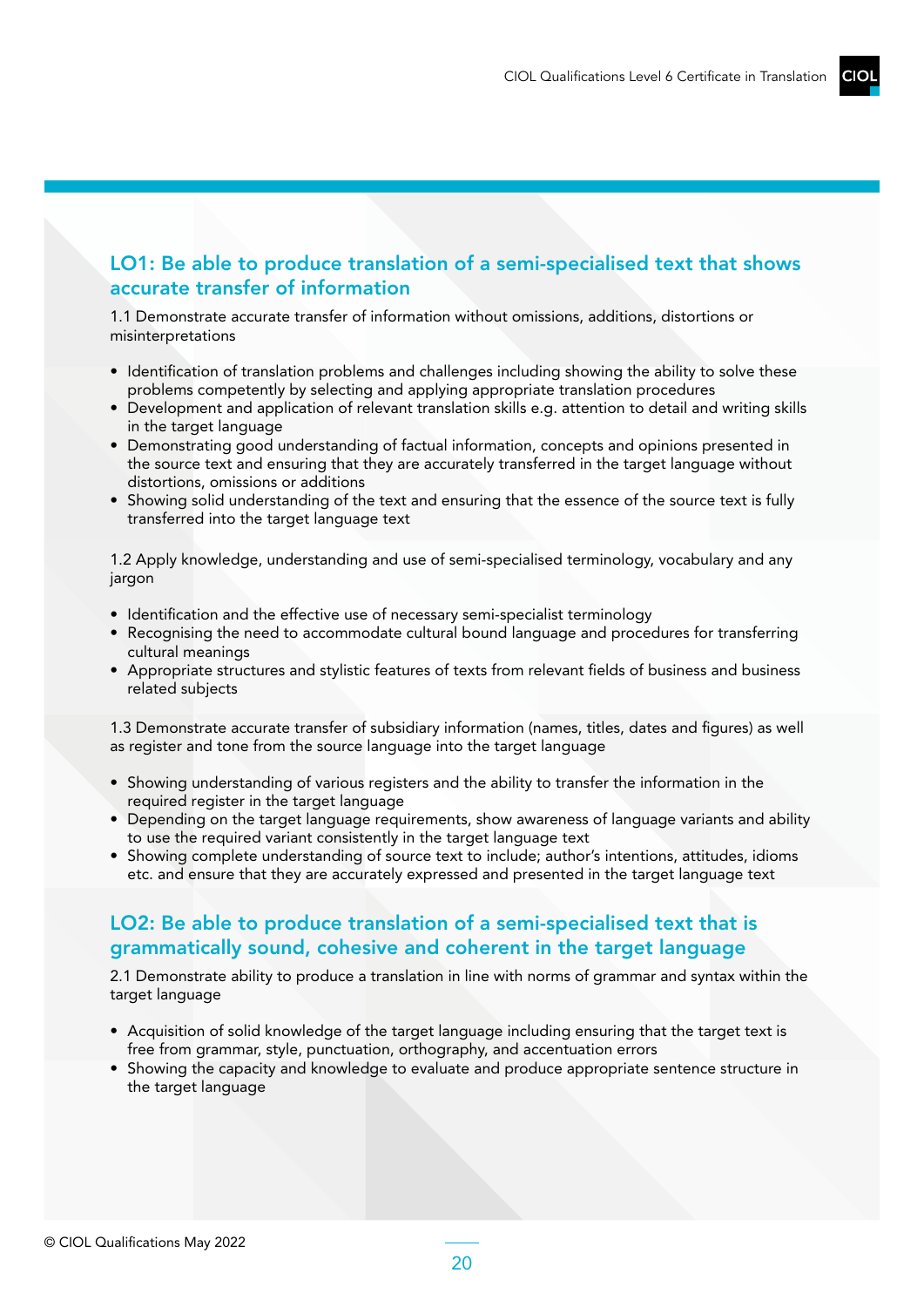2.2 Demonstrate ability to ensure that the target language is appropriately organised, cohesive and coherent

- Acquisition of the necessary skills and knowledge of text organisation and presentation in the target language in line with the requirements and existing conventions
- Showing ability to introduce necessary changes in order to ensure coherence and cohesion of the target language text
- Showing knowledge of appropriate style and structures in source and target languages and the ability of introducing necessary transformations and paraphrasing during the transfer of information into the target language

2.3 Produce a translation that conforms to the conventions of the target language text (orthography, punctuation, accentuation, etc.)

- Ensuring that the formatting of the target language text is the same as the source text or is in line with target language conventions
- Showing knowledge of appropriate conventions in source and target languages and the ability to transfer them accurately into the target language text (orthography, punctuation, accentuation, etc.)
- Evaluation and application of appropriate strategies and procedures to solve translation problems specific to business texts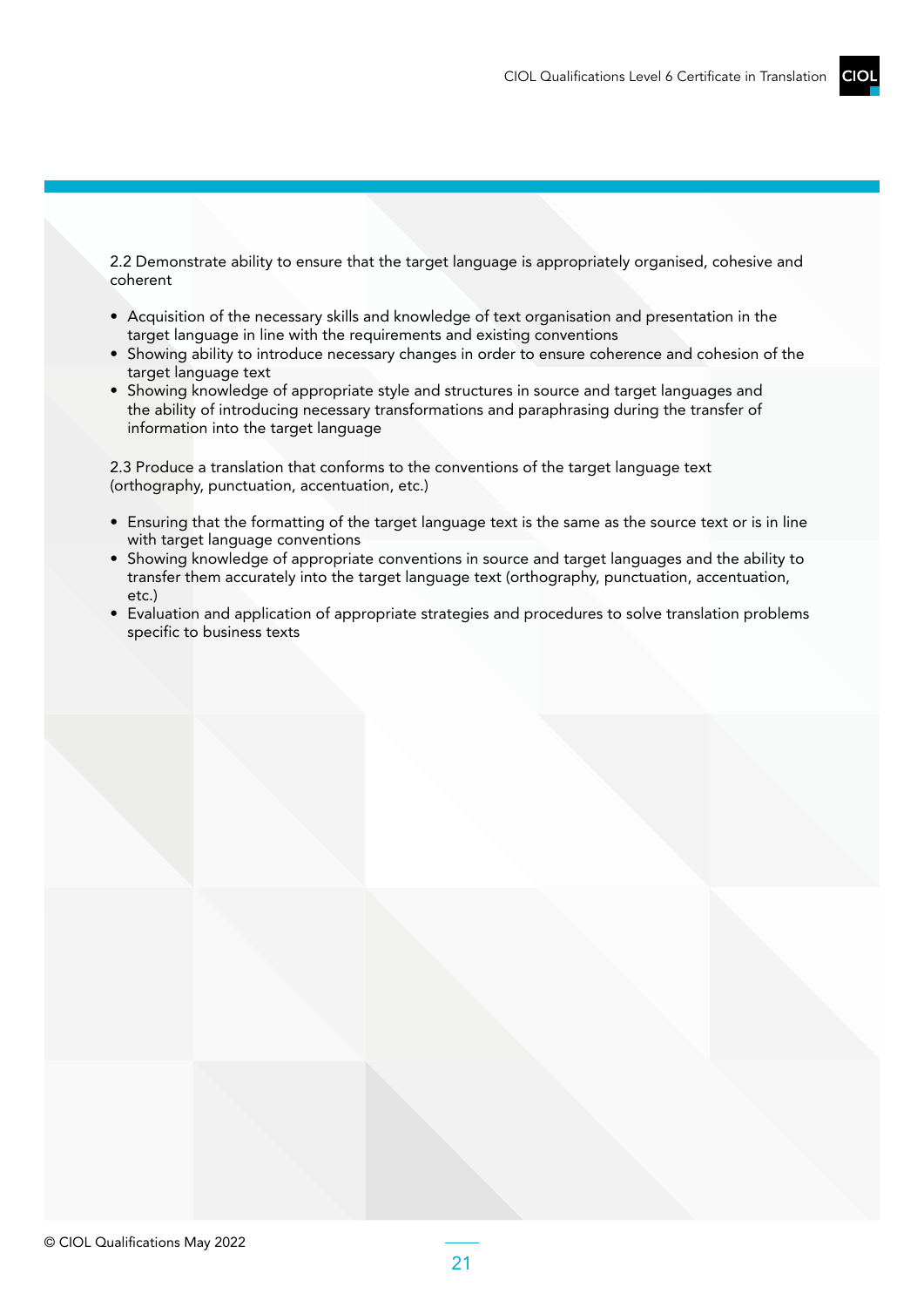#### Unit 03: Government and Public Service Translations Skills

| Mandatory option unit             |          |
|-----------------------------------|----------|
| Level:                            | 6        |
| Unit Guided Learning Hours (GLH): | 40 hours |
| Unit assessment time:             | 3 hours  |
| Total Unit Time (TUT):            | 80 hours |
| Credit value:                     | 8        |

### Unit purpose and aim

#### About the unit

Translation of government, public service texts and public affairs documents such as official statements, policy documents, discussion papers, reports and announcements require the translator to consider the social, political and cultural context of the texts in order to ensure that the intended impact is not lost in translation. These documents are often in the public domain and available for scrutiny. This includes ensuring the accuracy of information transfer and the development of skills in relation to detail, consistency and thoroughness within these areas.

This unit focuses on written translation of a semi-specialised text of about 300 words. The candidate will translate the text into their target language, to a professional standard of accuracy

#### What you will demonstrate

In this unit you will demonstrate a sound knowledge of government and public service semispecialised translation. You will be able to use your translation skills to produce a translation with clear evidence of comprehension and accuracy as well as being grammatically sound and well organised within context.

#### Learning Outcomes

- LO1: Be able to produce translation of a semi-specialised text that shows accurate transfer of information
- LO2: Be able to produce translation of a semi-specialised text that is grammatically sound, cohesive and coherent in the target language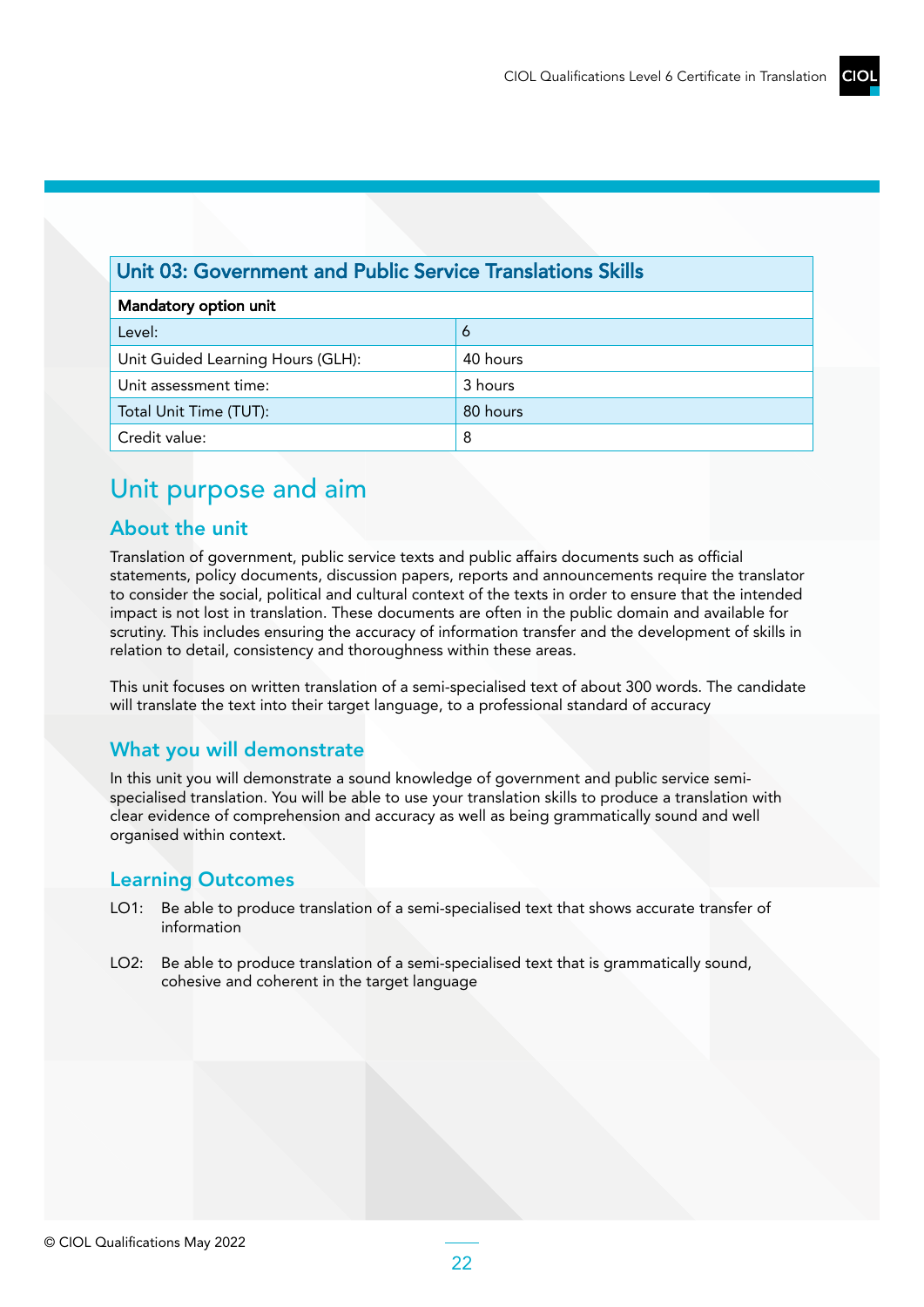#### LO1: Be able to produce translation of a semi-specialised text that shows accurate transfer of information

1.1 Demonstrate accurate transfer of information without omissions, additions, distortions or misinterpretations

- Identification of translation problems and challenges including showing the ability to solve these problems competently by selecting and applying appropriate translation procedures
- Development and application of relevant translation skills e.g. attention to detail and writing skills in the target language
- Demonstrating good understanding of factual information, concepts and opinions presented in the source text and ensuring that they are accurately transferred in the target language without distortions, omissions or additions
- Showing solid understanding of the text and ensuring that the essence of the source text is fully transferred into the target language text

1.2 Apply knowledge, understanding and use of semi-specialised terminology, vocabulary and any jargon

- Identification and the effective use of necessary semi-specialist terminology
- Recognising the need to accommodate cultural bound language and procedures for transferring cultural meanings
- Appropriate structures and stylistic features of texts from relevant fields of business and business related subjects

1.3 Demonstrate accurate transfer of subsidiary information (names, titles, dates and figures) as well as register and tone from the source language into the target language

- Showing understanding of various registers and the ability to transfer the information in the required register in the target language
- Depending on the target language requirements, show awareness of language variants and ability to use the required variant consistently in the target language text
- Showing complete understanding of source text to include; author's intentions, attitudes, idioms etc. and ensure that they are accurately expressed and presented in the target language text

#### LO2: Be able to produce translation of a semi-specialised text that is grammatically sound, cohesive and coherent in the target language

2.1 Demonstrate ability to produce a translation in line with norms of grammar and syntax within the target language

- Acquisition of solid knowledge of the target language including ensuring that the target text is free from grammar, style, punctuation, orthography, and accentuation errors
- Showing the capacity and knowledge to evaluate and produce appropriate sentence structure in the target language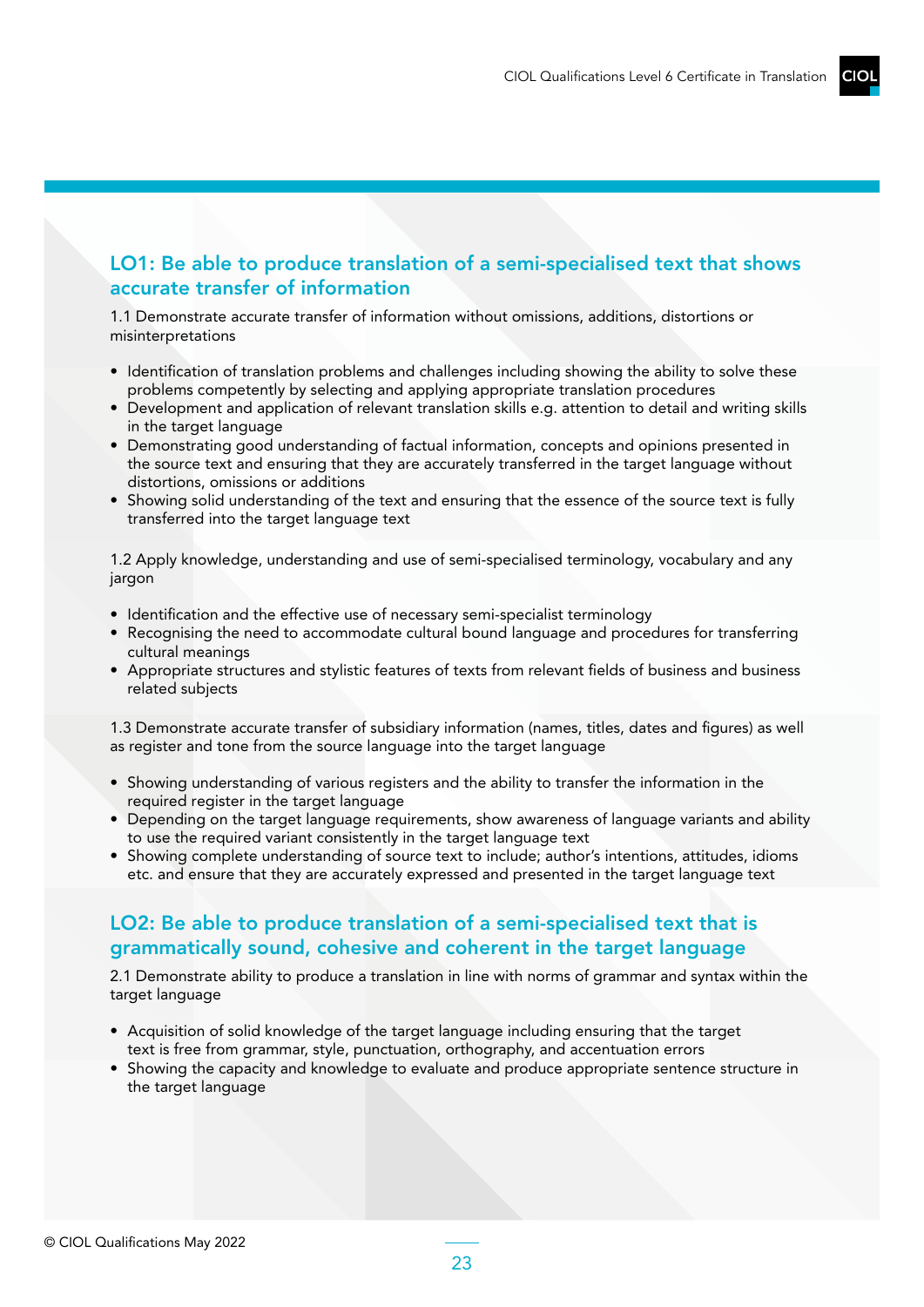2.2 Demonstrate ability to ensure that the target language text is appropriately organised, cohesive, and coherent

- Acquisition of the necessary skills and knowledge of text organisation and presentation in the target language in line with the requirements and existing conventions
- Showing ability to introduce necessary changes in order to ensure coherence and cohesion of the target language text
- Showing knowledge of appropriate style and structures in source and target languages and the ability to introduce necessary transformations and paraphrasing during the transfer of information into the target language

2.3 Produce a translation that conforms to the conventions of the target language text (orthography, punctuation, accentuation, etc.)

- Ensuring that the formatting of the target language text is the same as the source text or is in line with target language conventions
- Showing knowledge of appropriate conventions in source and target languages and the ability to transfer them accurately into the target language text (orthography, punctuation, accentuation, etc.)
- Evaluation and application of appropriate strategies and procedures to solve translation problems specific to government and public service texts